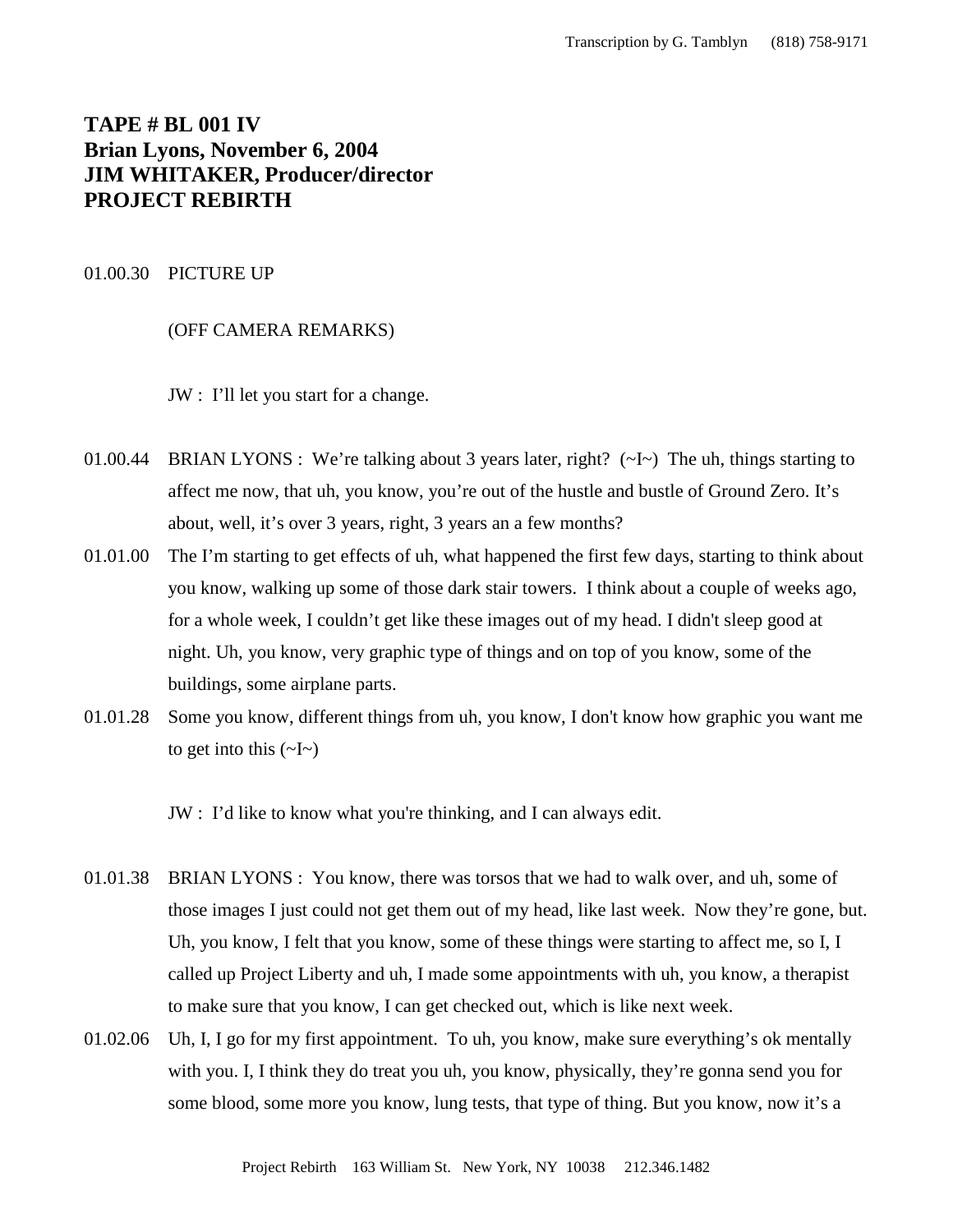little, it, it might be 3 years, but for me it's time to like, you know, look inward, make sure that you're fine you know what I mean, that you know, you don't have any long-lasting problems.

- 01.02.34 Or if you do, you're probably gonna have, you have to deal with them appropriately, you know? So uh, that's one thing I'm working on, trying to uh, you know, look inward and uh, you know, try to get better, if you know, there's some major things wrong. You know, make uh, you may not be able to see it yourself. People might be able to see from, from the outside. So I, I want to, you know, try to take a look at that, and see what, what's up with that.
- 01.02.59 You know?

JW : Had you had anything before last week, and what were the circumstances?

- 01.03.12 BRIAN LYONS : Yeah, I don't know, I guess uh, it's been time past. You know, during the hustle and bustle of the recovery and the rebuilding afterwards and uh, starting a new project like this time last year. Uh, after the train opened, you know, you're not thinking of much.
- 01.03.29 But uh, I guess you know, when your mind has come to ease, you know, you get just a 40 hour week and uh, you know day to day events, then all of a sudden, things just started happening, started, you know, dreaming about different items and uh, different events that happened uh, at Ground Zero. Which is hard to remember, you know, there's a lot of things that are hard to remember. That's why good thing that some of the stuff is all on tape or recorded or something.
- 01.03.56 Because you know, some of those drastic items seem to uh, you know, leave your short term memory type of things. I guess that's a product of stress, from what I've been reading too. You know, it's hard to remember exactly what happened. I get flashes of like little certain items, like climbing a staircase, seeing what you seen on the rooftop, a piece of an airplane wing, body parts uh, that, that type of thing, you know? You know, the digging up of uh, bodies and human, human uh, remains, you know?
- 01.04.31 If I see an old shoe or something that's ripped up on like the side of the road, that's like whoa, I get like just a, a reminder of you, we, we'd see a lot of that down there, when you were excavating. You just, you know, you, you know, you get that. What, what it's doing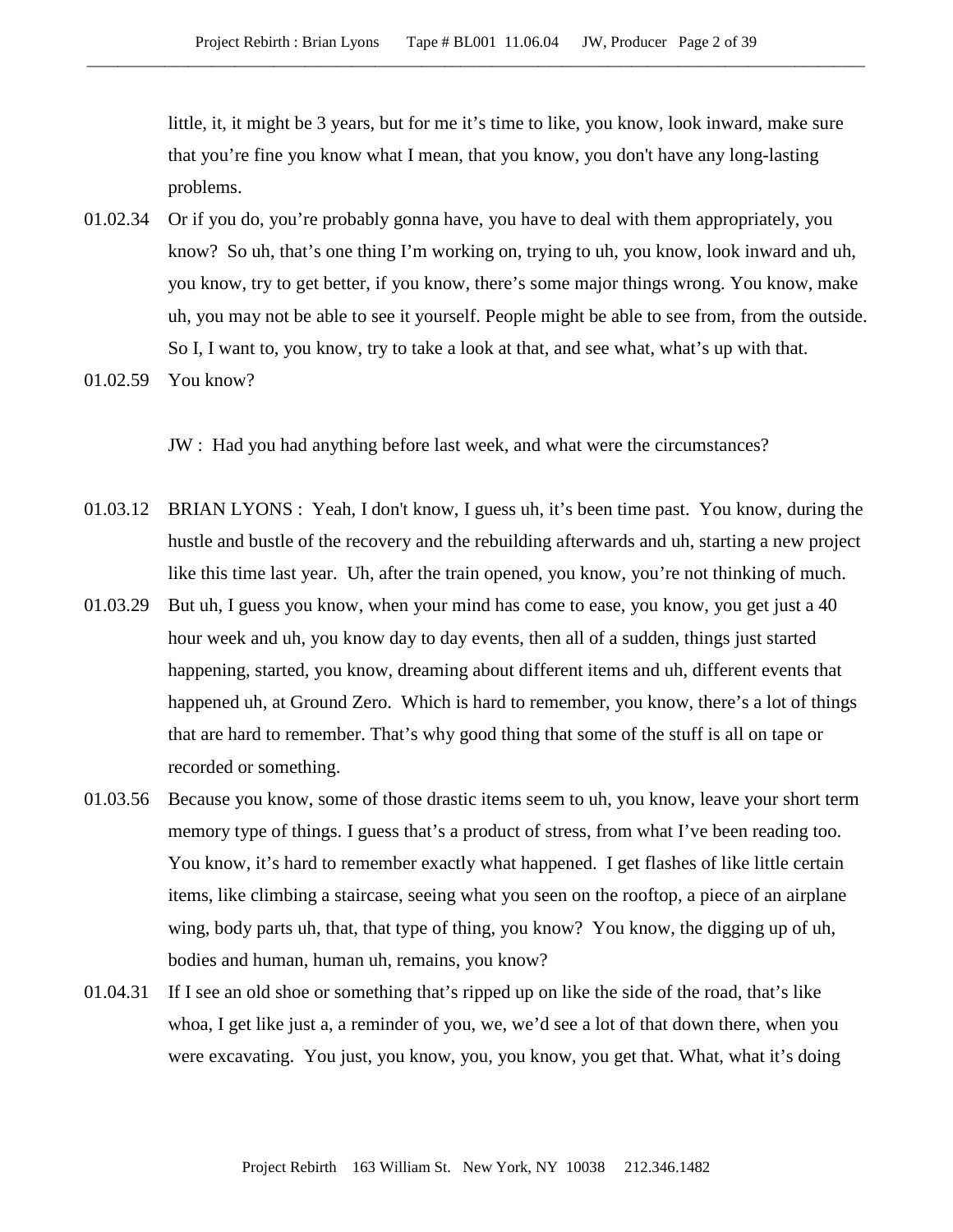internally I, I don't know. So I, I really want to get checked out and uh, you know, there is some programs that are available, so I'd signed up for one.

01.04.57 Let's see what happens with that, hopeful can't hurt, you know?

JW : Was it just last week?

- 01.05.05 BRIAN LYONS : Yeah, a couple of weeks ago, a few weeks ago  $(\sim I \sim)$  just like that, just like that. Sleeping and actually and well, (?) and a few weeks ago, that was October. I think 9-11 probably had some stuff to, to do with it. You know? The, the last you know, 9-11 and everything was fine, probably 'til a week or so after that.
- 01.05.29 I, I could tell you what, when I was, I went uh, I told you I gave that tour down at Ground Zero. Man, very (?) when I, when I first got there, even though I was there at 9-11, right? So it was probably a month later. It was like October  $11<sup>th</sup>$  or October  $15<sup>th</sup>$  or something like that. So a month later we were down there. And I could feel myself getting very emotional. Holding back tears and stuff like that just for like no reason. So (COUGHS) that was about the same time I was having those uh, that dreams and stuff like that.
- 01.06.02 But now it's kind of like hitting you, 'cos I could always go down there, and uh, you know, have a very good uh, you know, defense mechanism, if you will, of not, you know, not breaking down or being you know, very, you know, forceful of your emotions and so on. But uh, you know, this, that was probably like a month ago, middle of October. You know, I could, I could feel that you know, emotion coming out of me.
- 01.06.30 And trying to hold it back, hold back tears and stuff. I don't know, I don't think that's good from what I can read. It's not good to hold back your tears or emotions, so, I'm, I'm gonna try to you know, sign up for this program and see what I can do with that. You know, see if they can maybe if you vent some of that stuff, you know, that will help you a little bit, you know?

JW : We talked about your family history in the beginning without getting emotional?

01.07.30 BRIAN LYONS : Some of that I think is military training. Like you, you can't get emotional when you have jobs to, to do. And during those first couple of years, I, I had a job to do and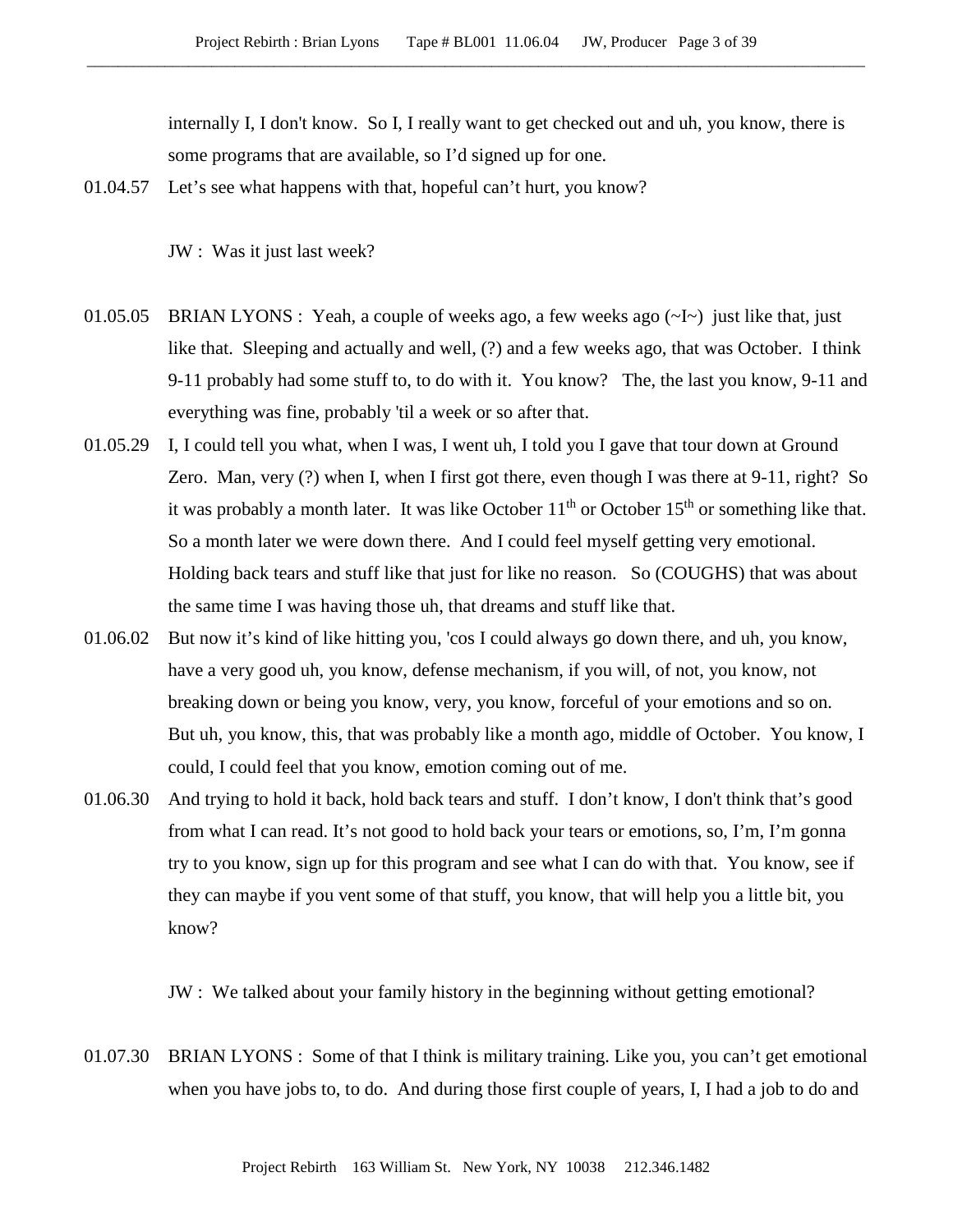you know, I felt there was a job to do. We were doing recovery and then we were doing the initial rebuilding. And to get emotional and, and show emotion, you know, uh, it wouldn't be appropriate or it's not, not that it's not appropriate. It's just that it would take away from the focus of the job at hand.

- 01.08.02 So now, now I'm not there, so it's uh, pretty quiet down there. So uh, you know, now probably some of this emotion you know, is, is coming out, you know what I mean? It's like you know, there ain't days that don't go by I don't miss my brother. This morning I had to go to Home Depot, two brothers pulled up right next to me, got out of the car, going in to get plywood or something. Right away I missed my brother. You know, I would enjoy that.
- 01.08.28 Sometimes we would go to Home Depot, we'd get out, I would help him with something, or you'd talk about things. You know, it was just this morning right away I felt that, that emptiness this morning, you know? Just got to move on with that, that's all. You know?

JW : Have there been a lot of experiences recently?

- 01.08.48 BRIAN LYONS : That happens all the time. That's happened since the beginning, you know, you're driving to, you know, to work or driving home, you're always thinking about different things that you would want to say to him, or you know, stuff that you confided in somebody and uh, you know, he would be one that you know, I would talk to about, you know, the same things that I have in common.
- 01.09.08 You know, construction or you know, sports or, or whatever, you know? You know, you (?) that's probably a given and (?) it'll probably go on and on like you know, when uh, you know, the Yankees are playing Boston and they you know, win a game, you know, you're calling your brother up, hey, they just beat them 18-1.
- 01.09.32 You miss that. When they would win or they would lose, there's no one to call. I have other brothers, but it wasn't like uh, the same type of thing. You know, that, that's always constant, you know what I mean? There hasn't been a replacement for that yet. Like a friend or whatever might have happened with that, you know? Even though I did go to a couple of Boston games. I had guys with work, they were friends. It's just not the same. Not the same type of thing.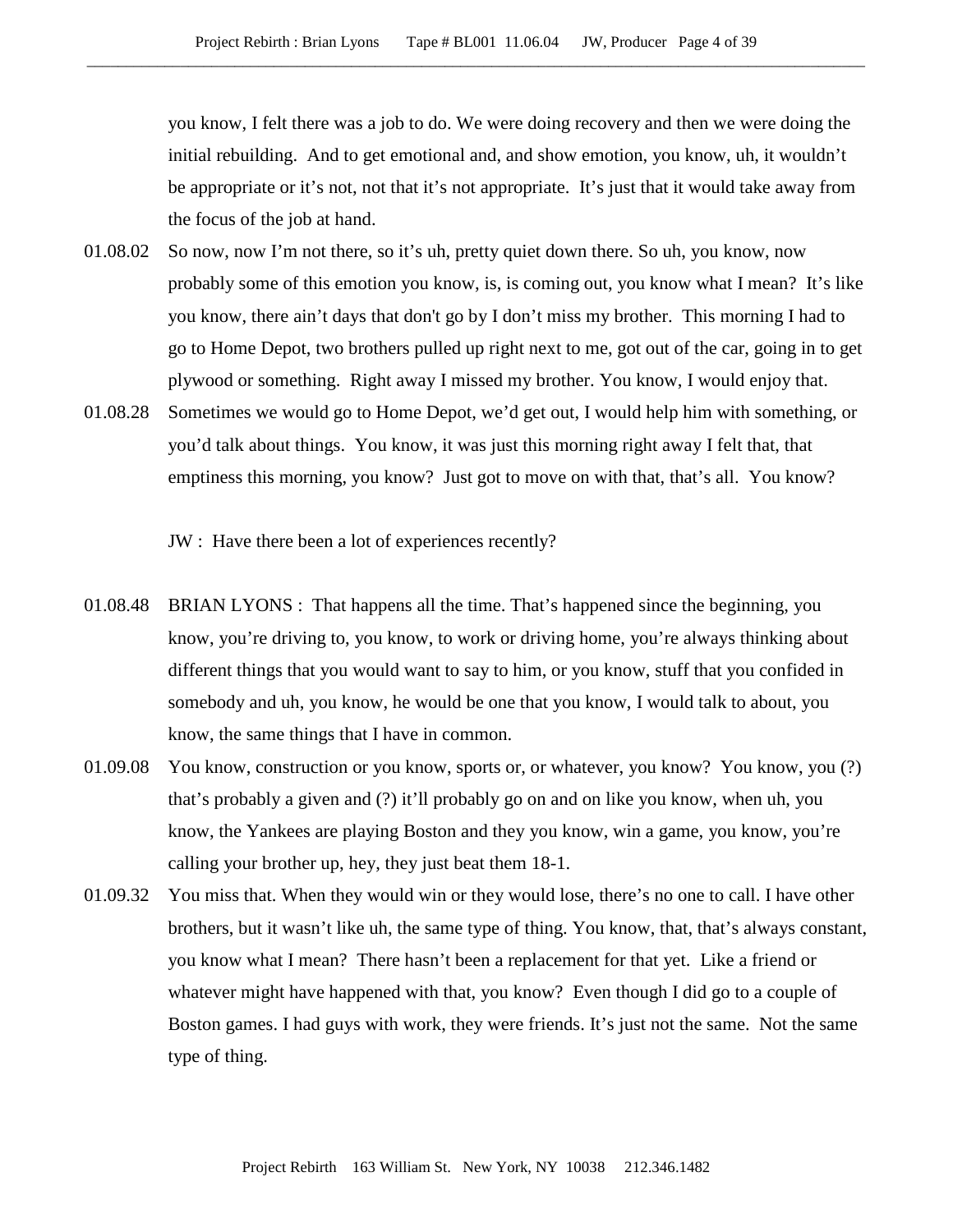JW : How did you find out about Project Liberty?

- 01.10.03 BRIAN LYONS : Well, that's always been uh, public knowledge for guys that were working down there. It was always handouts, phone numbers, you know, groups, guys went. It was something that you know, that I knew about. I even had got workers I had working for me, I would give them the number and stuff like that. It's abandoned now, but when you call up the Project Liberty number, they refer you to uh, a community group in the city that you live in, pretty much.
- 01.10.31 It's like a 1-800 number, but the funding is pretty much washed up for that, so. (COUGHS) There is you know, I have health insurance that will cover some of that. There is one small group called CREW, Center for Rescue and Emergency Workers. And that's what I'm going through right now, signing up through that. There is some small funding for that. But uh, you know, it's, it's a common thing. And even in my profession you uh, you (?) know which groups and stuff.
- 01.11.00 You have guys that work for you that might need help or they have person (LAUGHS) problems and all sorts of things. You try to guide them, you know, in the right direction. You know?

JW : What about the days after finishing the PATH train station and did you have a sense of loss then?

- 01.11.24 BRIAN LYONS : Yeah, absolutely. And when you uh, you know, especially at Ground Zero, you know, you, I was there from the recovery and then another year and a half doing the, the PATH train and uh, you know, the day that train opened, it was like a, the greatest accomplishment, you know, of uh, uh, of my work in history. You know, and uh, you know, I stayed on board another week or two and then I went to another job. But there's (?) absolutely, there's a feeling of emptiness there. That uh, you know, you, you have camaraderie with you know, different organizations down there, the Port Authority.
- 01.11.58 Uh, different contractors, different designers. Uh, you know, you become friends with some people. They, they've had some experiences with the 9-11 events. And uh, you know, it was like a small little family that was, it came to an end. It dissipated that day. And uh, you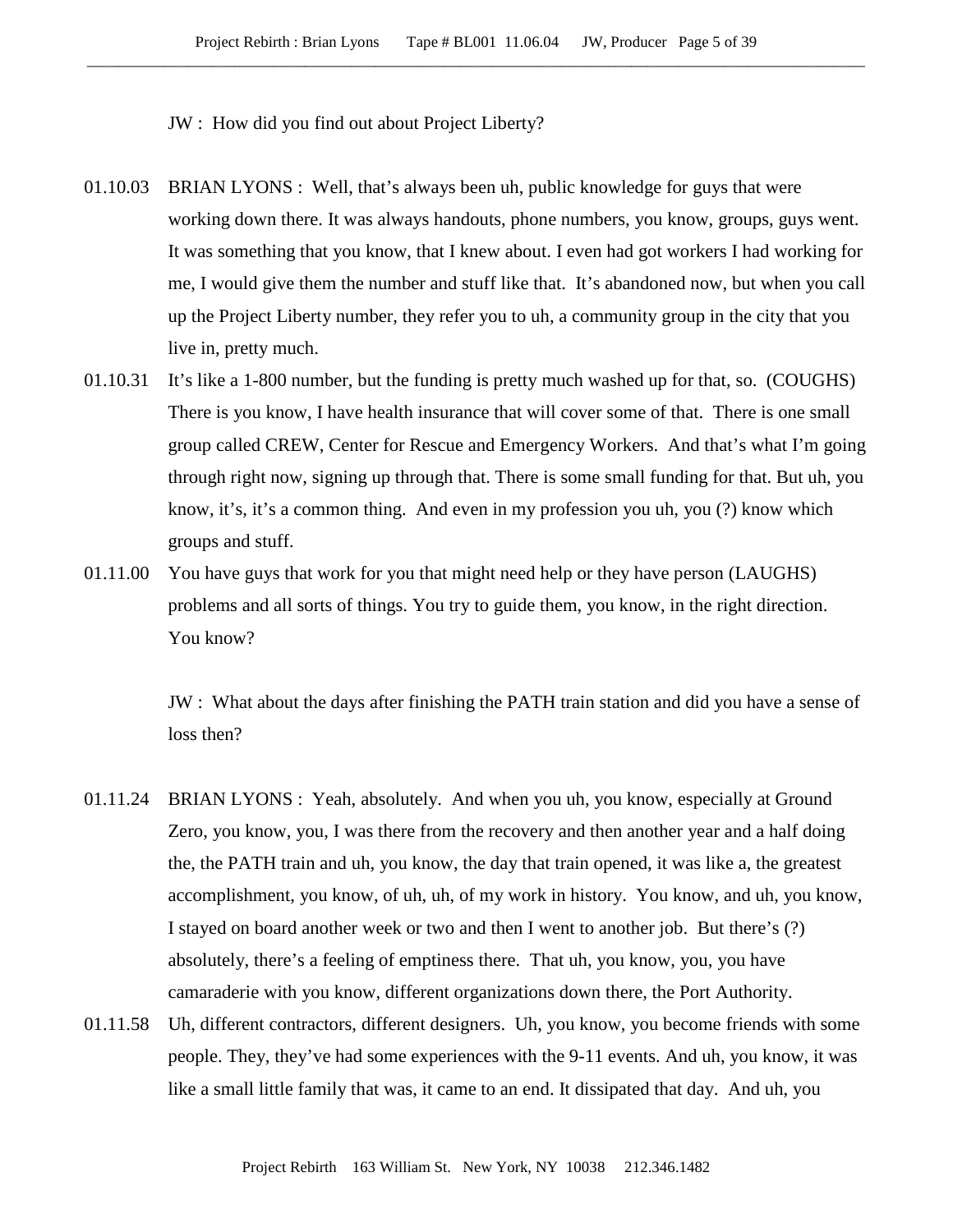know, and, and there's a lot of big jobs that are like that. You know, if you're building a big building in Manhattan, there's a group of people that are there for two years, and finally when the building opens, everyone's gone on their merry way.

- 01.12.26 And uh, depending on what job you go to or you know, what, you know, brings you afterwards, you know, it depends, that really has an effect on your emptiness, you know what I mean? So for me, yeah, sure I went to a different job. But it was uh, very low-key and there was only a few people there. So you know, this, you know, that job you would have a meeting with 50 people. So it was uh, you know, you, you definitely have an empty feeling of uh, takes (?) and that, and you get over that. And I, I've been in that situation a bunch of times with different, bigger jobs.
- 01.12.58 It takes a month or two to get over that, and then you, you're moving on.

JW : The circumstances are different this time?

BRIAN LYONS : Oh, absolutely, yeah, yeah.

JW : Was it stronger? Did you find that it's been different?

- 01.13.16 BRIAN LYONS : Yeah, you know what it really what helped it was that uh, I probably would have felt more emptiness if work started at Ground Zero and I wasn't a part of it. Whereas, I left and work stopped there, pretty much.
- 01.13.31 So nothing has really happened since I left. So even though I was down there, like at 9-11 and in October, you're looking around, nothing's really changed from the way I left it. So there's not a bigger void. What would happen is if you went down there and they were building things and other people were in charge, and they were doing stuff, then you would feel like the, you know third wheel, left out. You know, you probably would be depressed that you weren't really involved with that kind of thing.
- 01.14.00 I'm anticipating some of that. Uh, I would think that just 'cos I'm with a construction company doesn't mean we will receive a bid to work, do any of the work down there, so. When work does start down there and (?) there is a bunch of activity, and you're not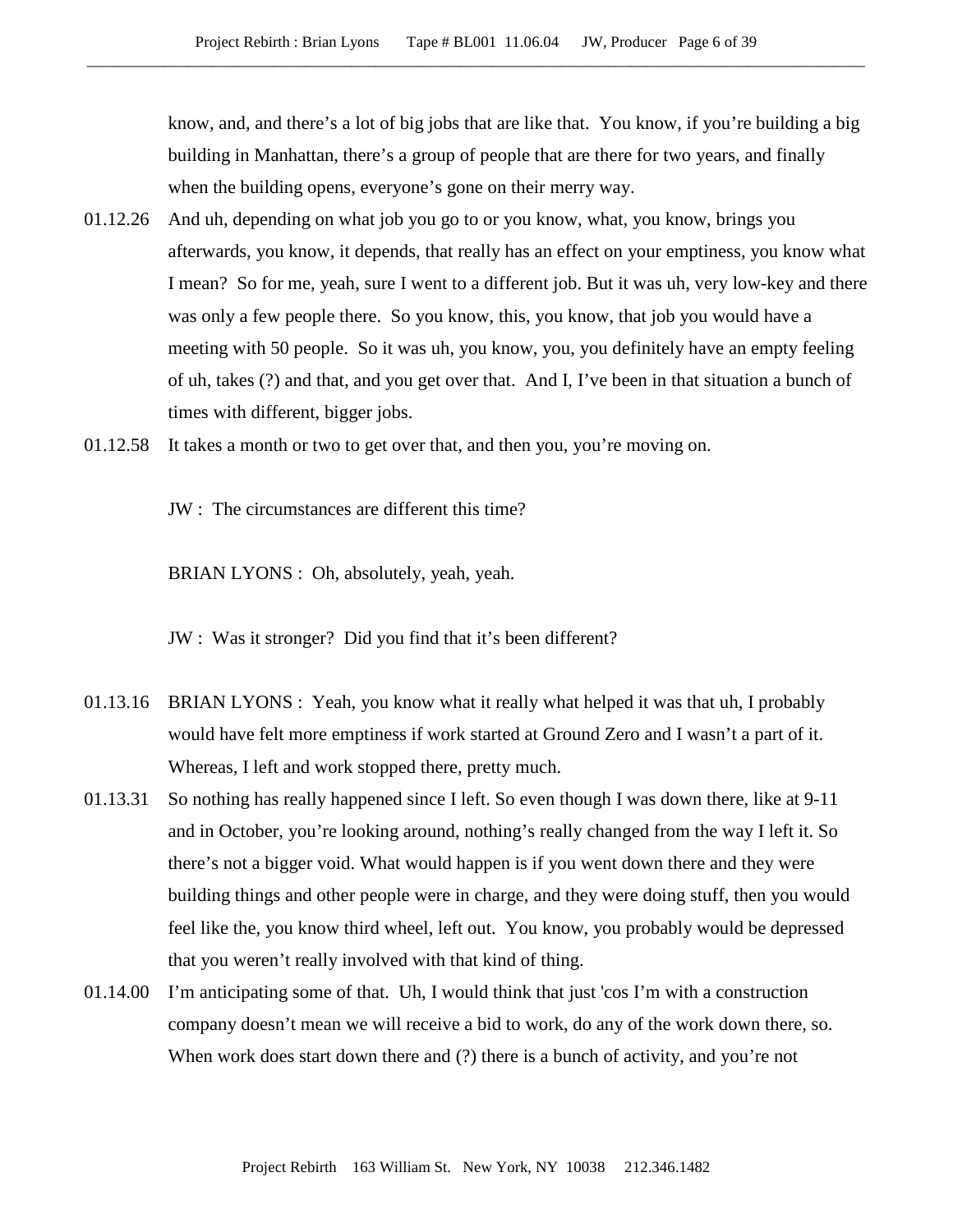involved, I can anticipate a very empty feeling, absolutely. That, that's probably gonna happen, you know? Definitely gonna happen.

JW : What about the tour you gave, and where things are at the site?

- 01.14.50 BRIAN LYONS : The uh, I was just down there like a month ago, giving uh, a tour. And uh, you know, nothing's happening. So uh, you know, the first couple of years, it was a lot of press. There was uh, master plans developed, this memorial that was uh, finalized and voted on and you know, all that stuff. But the reality is, is uh, you know, there's not gonna be nothing built there or, or finished there for years and years to come. I know the Port Authority has a preliminary plan, like to be finished by 2015, but that's really just uh, some of the infrastructure work there.
- 01.15.31 There's PATH station connecting to Fulton Street uh, transportation hub, tearing down one of the bank buildings, redoing some slurry walls. There's no word of uh, any of the other buildings or the beginning of any memorial construction. So uh, you know, probably some of it is funding and, you know, some of it is uh, probably some still architectural uh, you know, differences in things.
- 01.16.00 Even the Freedom Tower that's starting you know, that the corner stone was laid July  $4<sup>th</sup>$ , you know, that's not moving forward as fast as people thought it might have been, so uh. It's still an empty site down there. Just very vacant, wind howling through there, it's very, very clean, which I was happy to see. Expressing myself to the Port Authority guys about that. It was very organized and clean, so that you know, there wasn't a lot of rubble and garbage laying all over the place, or left over construction debris.
- 01.16.31 Obviously it was probably cleaned up for the 9-11 events, but you know, now that it was cleaned up and you know, no one was there, and uh, you know, I did a tour around the outside gates and stuff. There were still a lot of tourists looking in. But uh.

JW : How do you feel about that?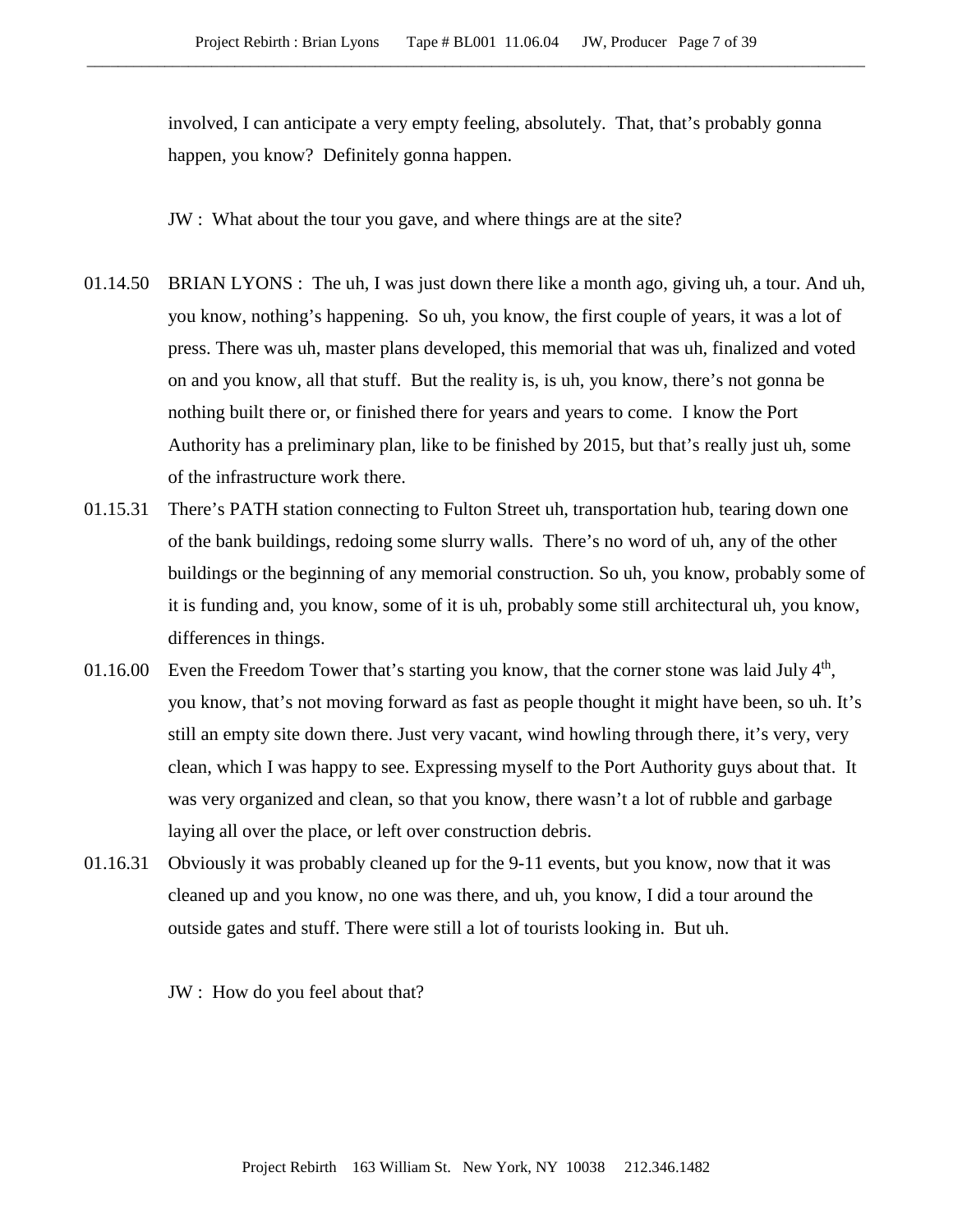- 01.16.48 BRIAN LYONS : Yeah, don't like it, don't like it. There's still vendors there on some of the corners. And uh, it's a shame people want to sell memorabilia of what happened down there, but.
- 01.17.01 Uh, you know, this is New York, though, but that's, that's, this is what happens. It was you know, there was guys on the corner with signs, you know, about the war and, you know, there was other people with signs about stop terrorism. It's just, it's a magnet for people to come and get attention from, so. You know, if people still come from (?) all over the world, it's still a lot of people there uh, during the day. Just to come look at the place, so. And it, it was an average day, like a Tuesday.
- 01.17.27 So uh, you know, it's uh, it's a common thing that happened down there, and uh, you know, it doesn't bother me that people come from around the world to look at it, but when you get the people trying to make money off of it, it's uh. There's a guy, he stands, he tells a story about like what happened and this and that. And you know, you pay him \$2. He's got like a donation out there. Like he knew everything that happened. He probably wasn't even there. You know? It's just like, you know, shake your head when you walk by those guys.
- 01.18.00 But the tourists don't know. You get people from Ireland, they come by, see this guy talking. He's got all sorts of signs and, and uh, medals and pins and all sorts of stuff there, and they sit and listen to the guy for ten minutes. You know, they have no other place to get information from, I guess, so they you know, one's serving the other, I guess, there. But you know, that's America (LAUGHS). (COUGHS)

JW : What about 9-11 this year? Last year, you were in the middle of things?

01.18.57 BRIAN LYONS : This year was a little taken back. It was uh, you know, you know, I guess I found out when I was down there, this was the last time also they were gonna go down into the pit area. You know, anticipating construction next year, probably. You know, uh, you know, I thought that was a little strange. I mean, obviously it has to be done, you know, you're not gonna have family members all going down there when uh, there is uh, construction going on. I'm in a little different boat because I, I can get down there, I have access to get down into the site.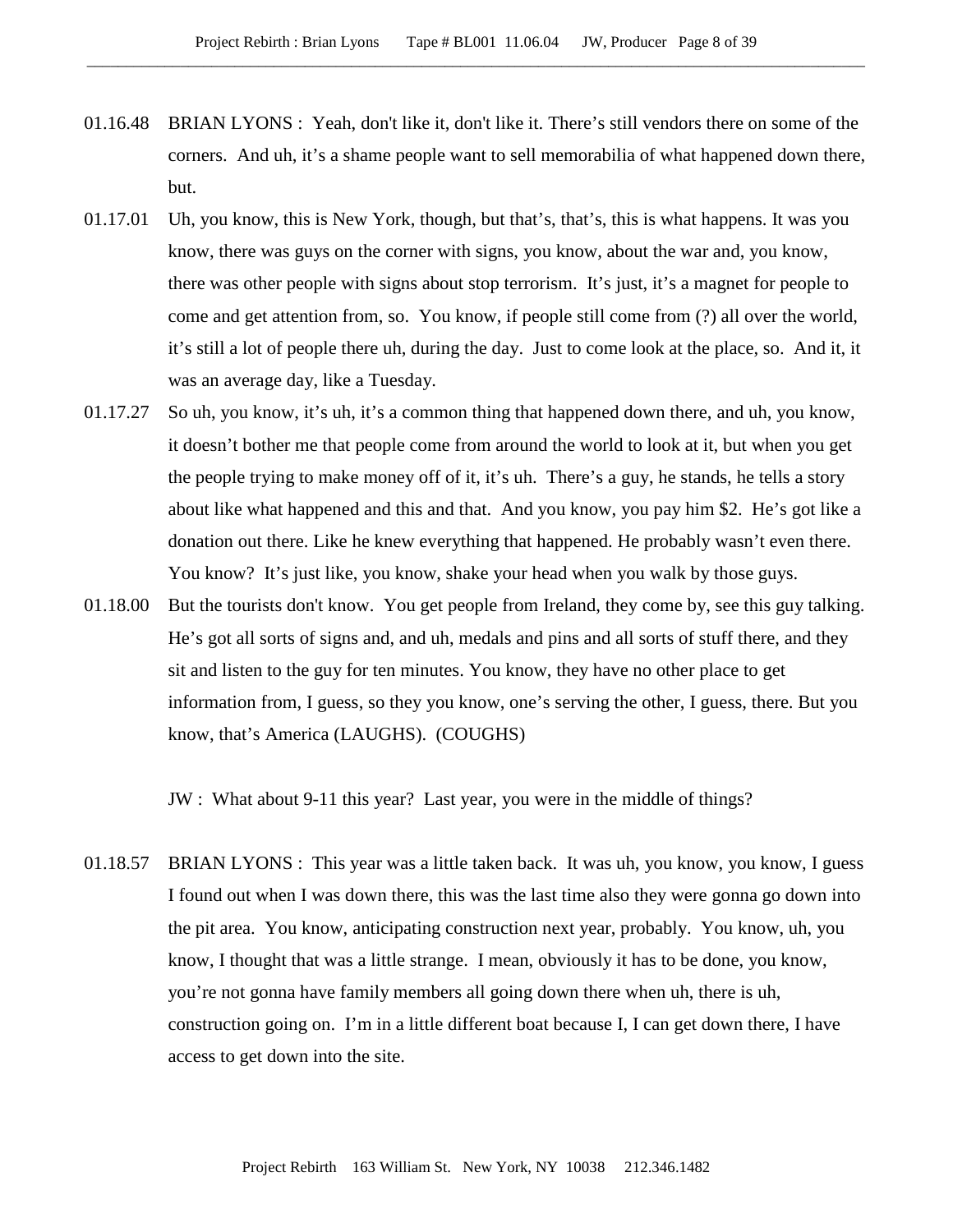- 01.19.27 Even prior or after 9-11 events. But uh, you know, I was glad to be in the honor guard. I was in the honor guard from uh, the construction company I work with, which is uh, uh, you know, an honor to do that. My wife comes with me every year, so she uh, she didn't go out to be honor guard this year. She sat in a tent. But uh, you know, it, it was interesting. The uh, it seemed to be uh, what's the word I'm looking for?
- 01.20.03 Almost the same as the year before. It was just like they ring a bell, they start the names, people come down. They end the names, the ceremony's over, have a nice day. So that, that and, and that's probably (?) the way it's gonna be for 100 years now, you know, it'll be whether you're down in the pit or there'll be a memorial, you know, there'll be a thing, you know, at, at 8:48 in the morning, they'll ring a bell.
- 01.20.28 They'll be saying the names, and uh, you know, people will move on. one thing I really notice was there wasn't as many people. That was absolutely sure, especially family members. There were definitely was not as many people, and, and I could see that happening. The first couple of years it was all small family units. Now people have moved away and gone around, and people passed away and you know, people are older, and you know, you're not gonna have that uh, thousands and thousands of people (?) uh, family members that'll come year after year down there, you know?
- 01.21.03 So, you know, the better part was when I went to the (?) well, I went to my first uh, I went to the first firehouse my brother was at, Engine 44. It's on 75<sup>th</sup> street. The guys were all upstairs watching TV, blahblahblah. They have a memorial down on the first level out of stone with a plaque for my brother. And uh, that, you know, that's there. We put some flowers there.
- 01.21.31 But uh, you know, there was a lieutenant, he's in charge of the guys there that day. And uh, you know, I went in and I was with my wife, and we're like, oh, yeah, I'm Michael's brother and blahblahblah. It was a couple of guys that were stationed with them then. And uh, but uh, you know, they, they didn't want to know anything. They were like missing like, uh, you know, afternoon football or something, so they (LAUGHS) went back upstairs. And then the lieutenant was like trying to apologize for them. And I was like you know, no apology to me. I just came by to see the memorial.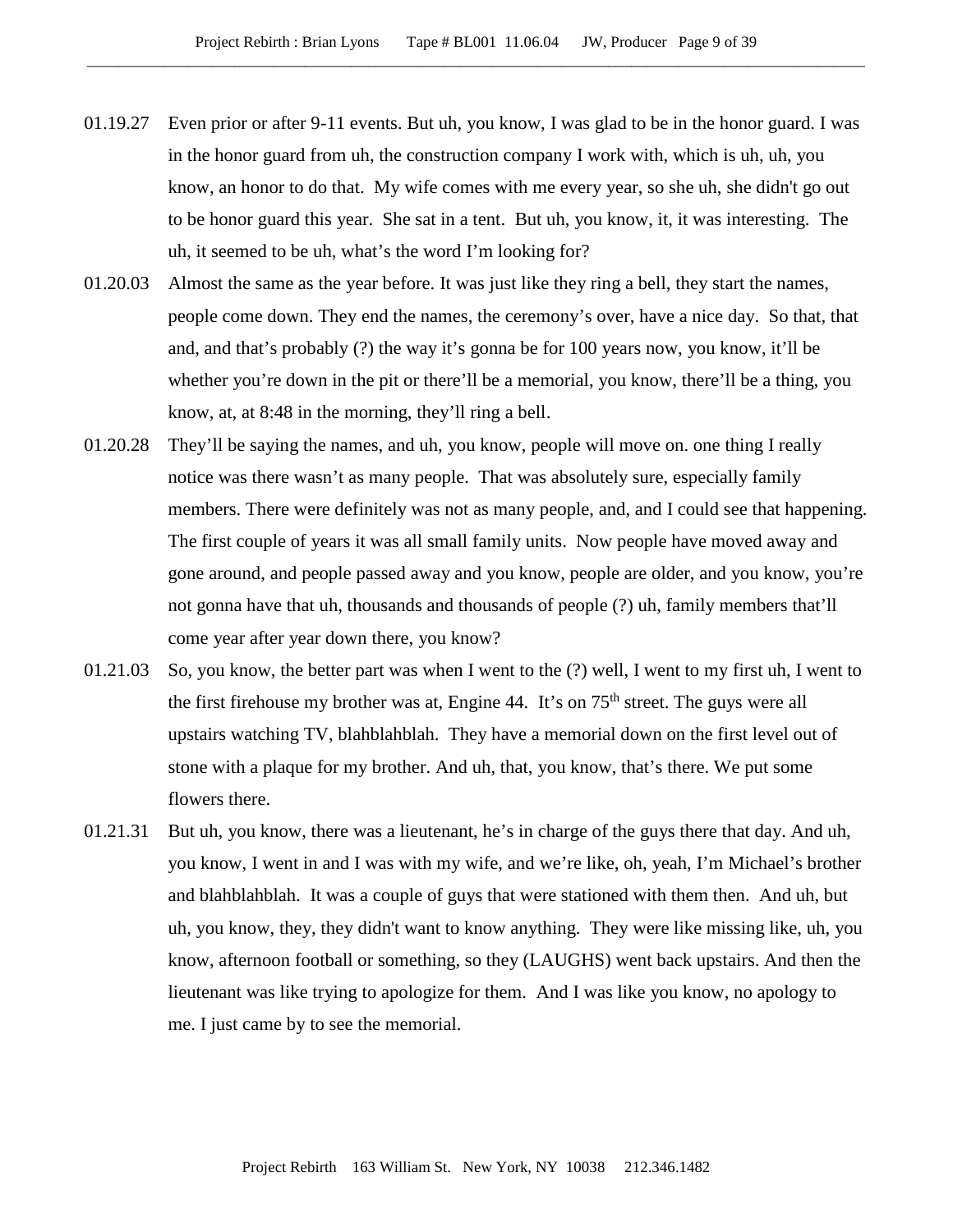01.22.01 You know? Which is another day at work with them, which I think some of the fire departments, that's what they try to do. They try to just make it another day at work. Not like uh, something special, but you know, and then we went to  $(-I)$ 

JW : How did that make you feel?

- 01.22.16 BRIAN LYONS : That was fine with me. The uh, you know, what am I gonna do, you know? That's their job, that's what they got to do. I'm in their firehouse. I'm glad there was a memorial there. You know? He was apologizing, but I, I told him, you know, it's no big deal for me. When we went to 41, Squad 41 uh, you know, they were definitely more receptive.
- 01.22.35 There was some guys that they didn't even know my brother there, but you know, I uh, he brought us in the kitchen right away, they made some food, made coffee. We sat down and talked. They got us some stickers and tee shirts, and they made a beautiful memorial, which I had never seen before. So it was very nice. When you went in the, when you went into the squad, where they have like the watch booth, which is where they have like the orders come in, have the radios, they log in everything.
- 01.23.03 They had made this whole thing about of beautiful oak and cheery wood, the guys made it with, with hand paintings of each fireman that was killed there. All fancy woodwork and a bench and a, and a platform. And it was uh, it was very, very, very nice. Oh, beautiful. And uh, it was all well-respected and, and shined up every day, and you know, the brass was shined every day on it.
- 01.23.30 And uh, you know, we well-received at that firehouse. You know, not that we weren't at the other one. But the, these guys were uh, you know, 41 definitely had uh, you know, a, a better, a better handle on uh, you know, what had happened. See, 44 didn't lose any people. They lost my brother, who had just got transferred out of there. But 41 actually lost the 6 firemen, so. You know, they (?) were more involved with that, you know?
- 01.23.57 And then, you know, later that evening, we went to the nighttime vigil at a volunteer firehouse, which is in my brother's town. Which Michael was a member of that. And excuse me, and his wife is a member now with the Women's Auxiliary and his sister-in-law is a member there. And the guys really chip in and help her out. She lives a few blocks away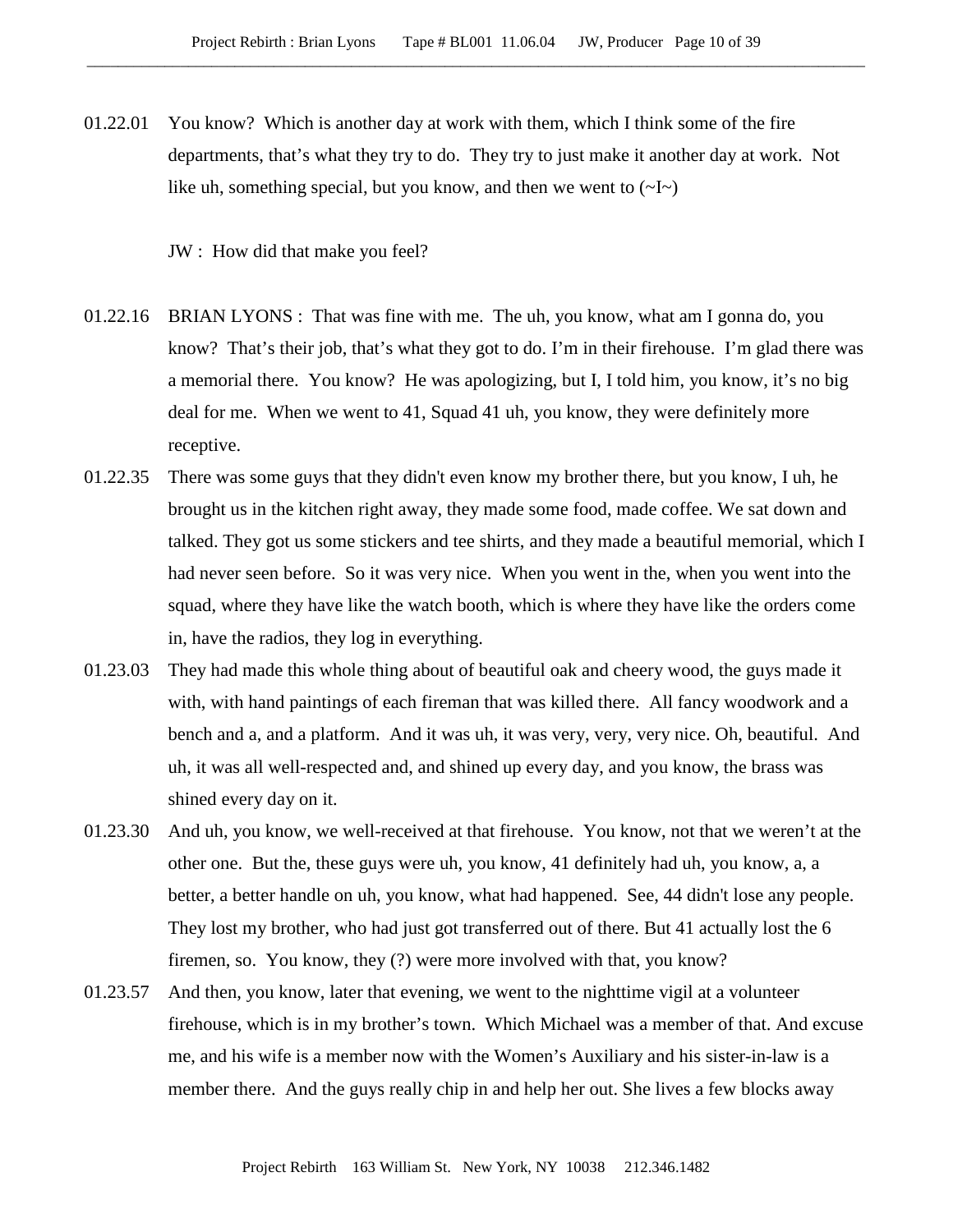from there. And uh, but there's a different chief this year. See, there was a chief that was there last year. He was there for two years, or he was there through 9-11 and last year.

- 01.24.30 So this guy, he was like new and he really didn't know what to do, so they had like a very small ceremony. It was only like 5 or 6 guys that showed up for it, I guess. And uh, you know, they had two guys holding a flag and two guys holding an ax and you know, that was, that was about it. But it was a very, it was very nice gesture that they had. And they had food afterwards and stuff, you know? And uh, you know, they give us an opportunity to speak. Uh, the three brothers.
- 01.25.01 My (?) second youngest, he wasn't (?) there, he's in, he's in Cape Cod, he couldn't come down. My older brother was there. But uh, it, it's all about the (?) the never forgetting now and the children now. 'Cos the kids are much older now. Even Michael's kids. One is like 4, and the other one's like two. So now they understand what you're saying. So you know, one of my things is if, if 9-11, if I get to speak or talk, it's all about the children and letting them know what happened, and keep memories alive now, you know what I mean?
- 01.25.34 You know, and now dwelling on the past or Afghanistan. That was like the first year, everyone wanted to like kill everybody. You know, it was terrorism and let's you know, blow everybody up and you know, we're going to war and stuff. So now it's like you know, it's just a remembrance to you know, to make sure people don't forget and you know, let the children know and make sure they move forward in life, and, and you know, some of the good things the kids did, you know?
- 01.26.04 So uh, you know, (~I~)

JW : Such as?

01.26.06 BRIAN LYONS : You know, talk about them, you know, what's her name made her first communion, and this year and you know, she got an A on her math test. And that's, I was trying to make them feel good, you know what I mean? And, and making them being picked out when there was people around, so they felt important type of thing. You know, it was about, it's about the children and the nieces and the nephews and so on, you know what I mean?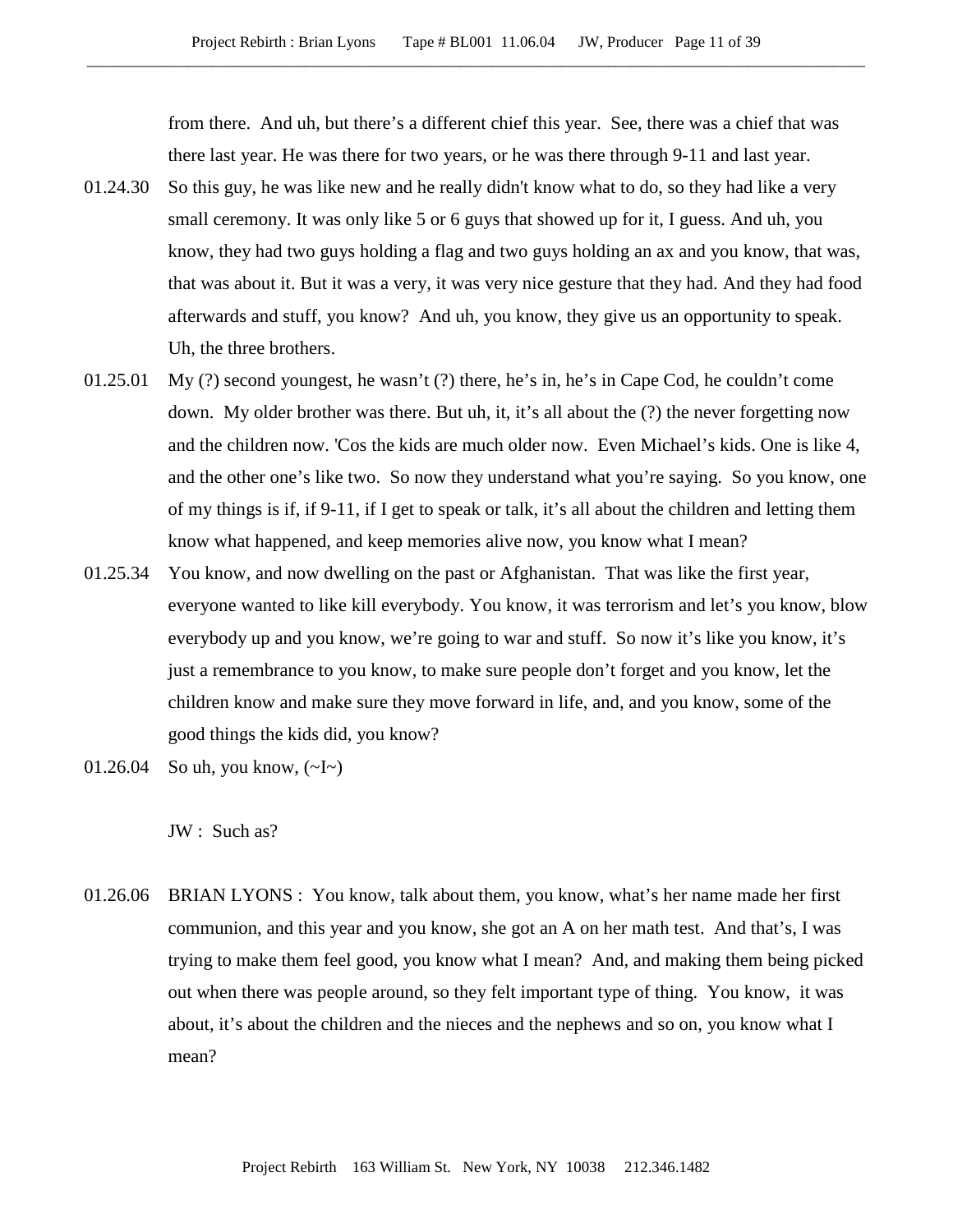01.26.33 The, the same uh, adults come, you know, they, they know what happened. But it's just an opportunity to get the kids more involved with the family being together and, you know, giving them some motivational type of things to uh, keep them going forward, you know what I mean?

JW : It's important to you?

- 01.26.53 BRIAN LYONS : Yeah, absolutely, yeah. so you know, and, and that was a, that was a nice tribute at the (?) the nighttime vigil, you know what I mean? See, before they had the candles. This guy doesn't have candles so I said next year when I go, I'm gonna call the whoever the chief is the day ahead of time and maybe give them some insight on what happens on a vigil, you know, a vigil. Some (?) you know, some people, you know, they have a nighttime vigil, John Lennon died you know, or somebody died and people have different things they do. They say a prayer, they have candles, they you know, have a ceremony.
- 01.27.27 Three people talk or (?) whatever it was. This one was not as organized as that. When they probably didn't know what to do, so, you know, I said, I said to Elaine, you know, like next year if they are gonna have it, and maybe there's, if there is a new chief or not a new chief, just talking to him for ten minutes a couple of days ahead of time gives them some ideas, and then they might realize that they could add that to the agenda. You know, just, you know, you're all outside with chairs and stuff, and there's adults.
- 01.27.57 And then the ceremony's over in 90 seconds and then people are gonna have a hotdog. You know, you're getting everyone together. It just uh, the inexperience of them having the new chiefs having uh, like a vigil like that. Was uh, you know, to get everybody there and stuff is a lot of work so you might as well just be a little bit more prepared with the agenda. So I'm gonna try to get involved with that next year.

### (OFF CAMERA REMARKS)

JW : Where do you stand on the memorials?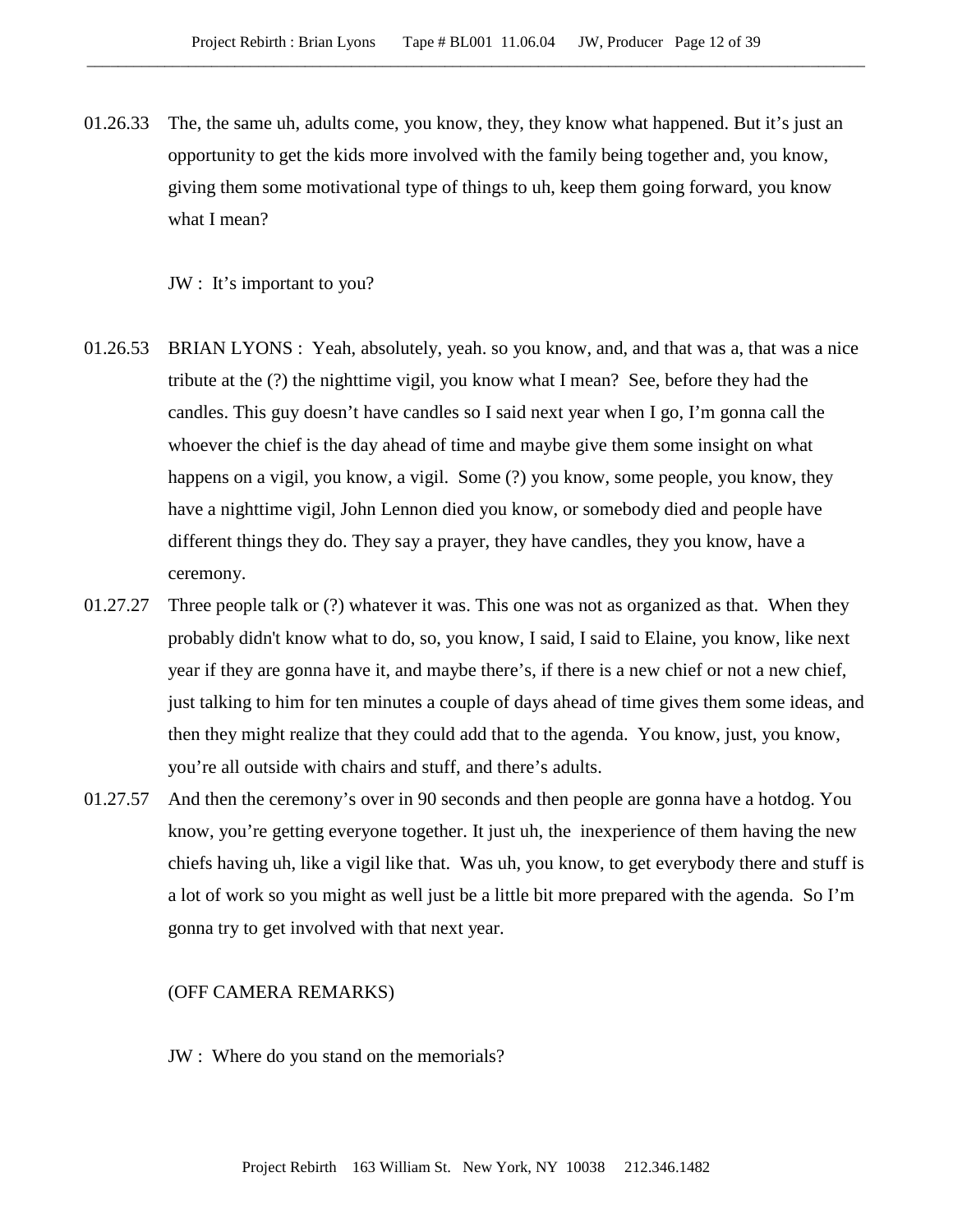- 01.29.19 BRIAN LYONS : The uh, no, no, I'm, I'm for them. I'm for uh, you know, I'm, I'm all for that kind of stuff. The uh, I definitely know that it, that uh, it all falls by the wayside, like year after year it gets, it gets uh, less and less important to people, you know what I mean?
- 01.29.40 Even family members. Some people don't want to even bothered. You know, I've had, I've had it, I'm done, I don't need to do that. They've moved on with their lives and that type of things, you know what I mean? Fortunately, for my brother's sake is he, he was (?) from the beginning, from the first couple of memorials, you know, people uh, took hold of his memory.
- 01.30.06 Like the fire department and Squad 41, and there's a couple of places in Canada that come down. And, and they have you know, embraced that memory and, and they get involved during that 9-11 part of the year, to keep that memory alive. Whereas, you know, a guy that was working on 104<sup>th</sup> floor, whatever, no one knows nothing of the guy, you know what I mean?
- 01.30.33 But he, he was lucky enough, he be a uniformed person and, and then there were certain individuals and he was involved with you know, different volunteer agencies that you know, they embraced it and they have put plaques up and, and different things. And uh, you know, his memory will be, you know, more memorialized than many, many, many other ones. So uh, I mean, I think that's good. I think it's good for his children to, to know that.
- 01.30.59 You know, I, I thought about definitely getting some more information and (?) this year and, and, and part of the thing is I, I'm uh, I don't have enough ump right now. Uh, maybe it's part of some depression that's coming on. Usually I can do 8 things at one time. There's some things I want to do in the next couple of years that it has been hard to get done. But uh, definitely make either like, not writing a book or something, but just writing things down and getting all the stories straight.
- 01.31.30 So when his children get older, and, and even my children. They're younger, but uh, then I would be able to tell them stories that are accurate, of the time and the place of what had happened. They really want to know what happened, or you know, the way he was or the way things were. I want to try to encapsulate that somehow to, to pass on to them. You know, and pass on to other people. So you know, this year, maybe when January comes, I get a new year's resolution to try to, to make some of that a reality.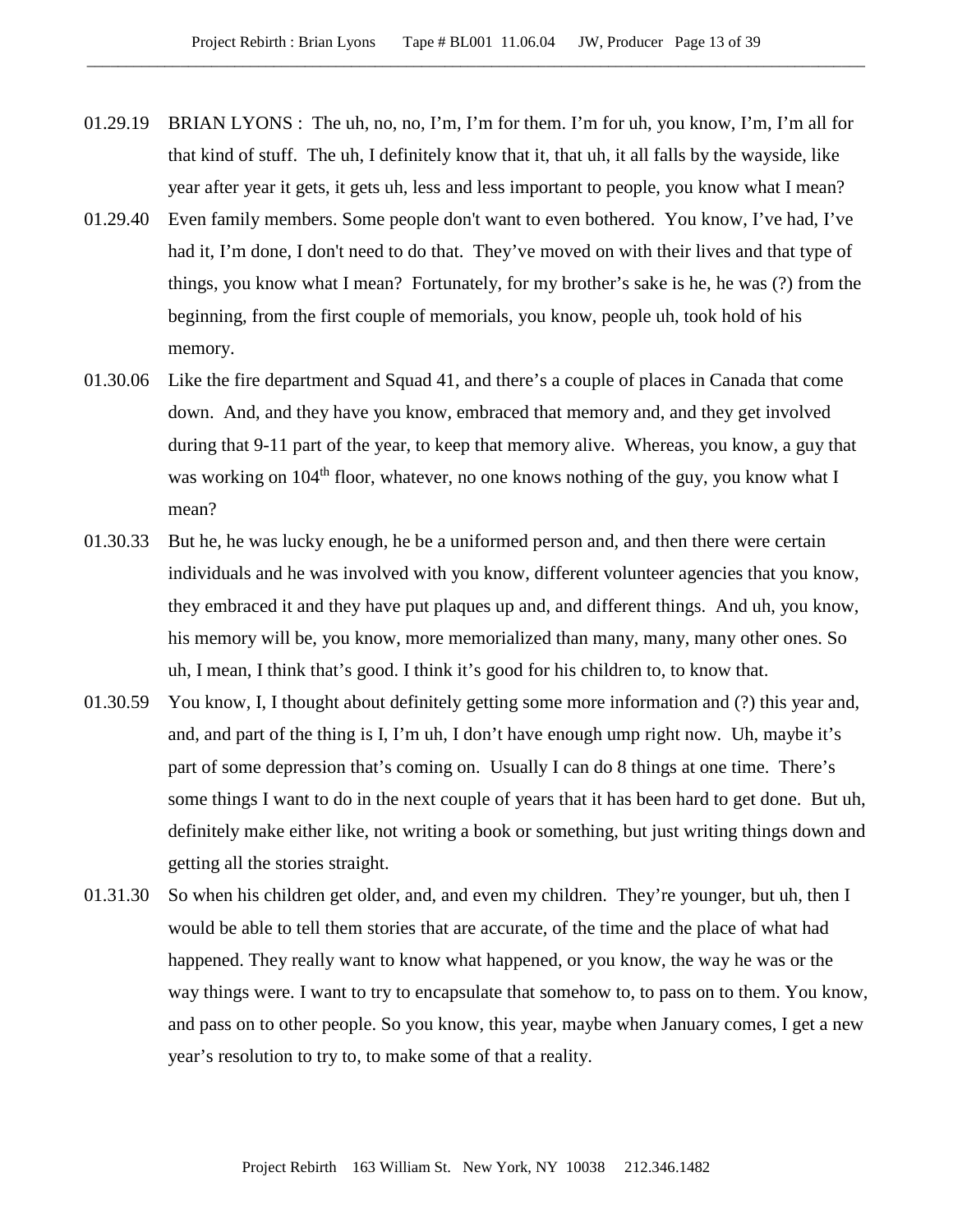- 01.32.03 You know, there's this uh, thing I want to try to build with my brother's uh, fire gear that I wore down there, and I found the haligan, and I, I want to try to make that some type of uh, uh, what's a good word for that, in a (?) hopefully it might go to a museum, but a uh, uh, you know, put it in a display, I would say.
- 01.32.31 That could be looked at, for people to look at, to see what was involved during that time period, and what was found. You know, like I think the uh, week before 9-11, uh, I was out to dinner with all the guys from work. The, the executives from work, and we go out to dinner every Wednesday night. And uh, they were all you know, very involved with the 9-11 recovery and so on. They know what, I lost my brother there.
- 01.33.00 But they didn't realize I had found his haligan. So after dinner was over, I told them, listen, uh, 9-11's like in a couple of days. I have something in the car I want to show you guys. And uh, you know, I came in and I said, you remember how hard, how, how much stuff was there that we were taking out, thousands of ton truckloads of stuff. I said, sort of and I put on the table my brother's haligan that I found. And I said look, this is what I was searching for the whole time I was there. It was like finding a needle in a haystack.
- 01.33.30 It's like the pinnacle of focus. I found it. You know, and they were, you know, they were all stunned. They didn't realize I had found that thing. You know, they were all looking at it and stuff. But uh, you know, that, that's the type of thing that should be, it's like invaluable. Like it's not even worth \$10 million. It's worth whatever. It's, money is not a value on that thing. So if you lost it, it's priceless, you know what I mean?
- 01.33.57 So I want to try to put it in some type of display and you know, encased and should be in a museum pretty much. You know what I mean? Because that was something that was searched for in, in particularly. There was a lot of coordination that people didn't even realize that they were doing that when I was asking them questions. But I knew he had irons, which meant he was carrying a haligan that day. That's what, if you have, if you're assigned irons on a, on a fire rig, that means you're carrying the haligan and the uh, sledge hammer.
- 01.34.30 If you're assigned roof gear, you're carrying the saw and a rope. So he was assigned irons, so we knew, I knew I was looking for a haligan. So you know, and then once again on St. Patrick's Day we, we uh, found that, and uh, it needs to be displayed and then probably when his kids get older and stuff, you know, they, you know, they can have it. You know, I asked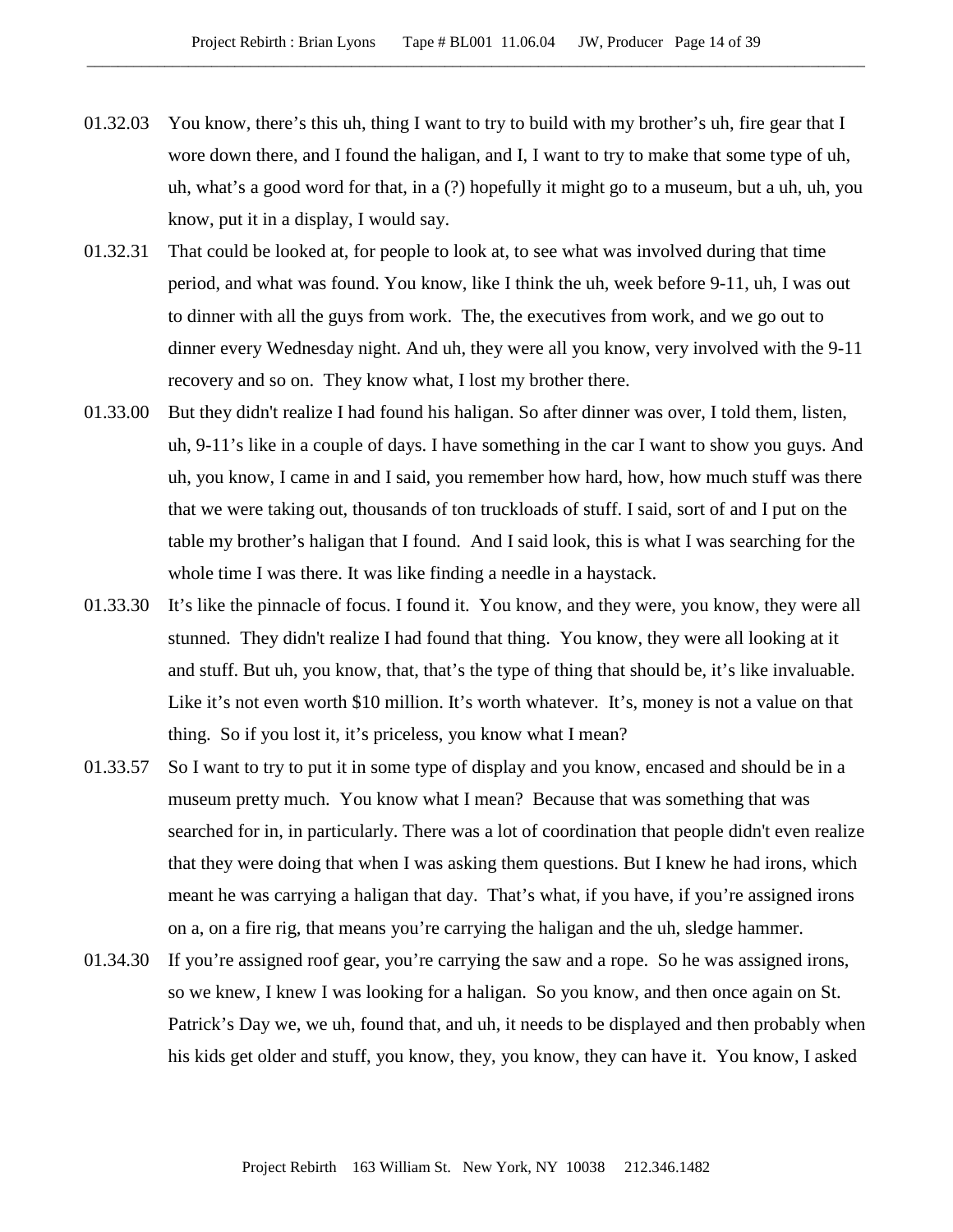Elaine right now, I'm (?) keeping it, you know, as a memory. And uh, we'll see how that goes.

JW : That was your single focus?

- 01.35.07 BRIAN LYONS : Yeah, well, I'll explain this to you. What, what happens is, what happened was uh, we knew from the beginning that the rig, their rig, was found on Broadway and Fulton Street. And that's all you know. No one knows what building they went into, where they were at. So you're, you're left with you know, trying to find this stuff out.
- 01.35.30 So you're hearing bits and pieces. You're trying to talk to different squad members, and they might have heard something over a radio, while they were (?) responding after the buildings fell down. Did you hear where Squad 41 was dispatched to, and you know, no one really knew anything. So you know, a couple of visits to the firehouse, you know, I could see on the wall he was having irons. So you know, obviously during the recovery, we were looking for fireman's tools, firemen's jackets. Helmets. Any type of gear.
- 01.36.02 So for 41 we knew they, they were a squad. They were a (?) special rescue unit. So they had special tools. They had like elevator (fluck and priers?) and you know, all, all sorts of different things like that. But I knew that my brother was carrying a halogen because he was called irons. So I was always looking for haligans. That (?) there was haligans found, you know, different areas, and you know, it never turned up to be you know, 41's.
- 01.36.32 But on this, on (?) St. Patrick's day afternoon, standing right next to the machine, the (?) a piece of metal flew out, came 6 feet away from me. That was a haligan. I picked it up, it was Squad 41's haligan. That was Michael's haligan right there. So then we dug with that and ended up finding more 41's uh, tools.
- 01.36.57 Like an elevator pry bar, something head of another ax, you know, different things. And (?) I think another haligan or two. And stuff like that. So you know, definitely, you know, that was something that you know, I don't know it's like you're finding needle in a haystack. You see pictures from the first day with two towers and a big mound on fire, and finding that haligan that he carried you know, definitely big accomplishment. You know, and (?) I'd like to get it displayed properly and, and so on.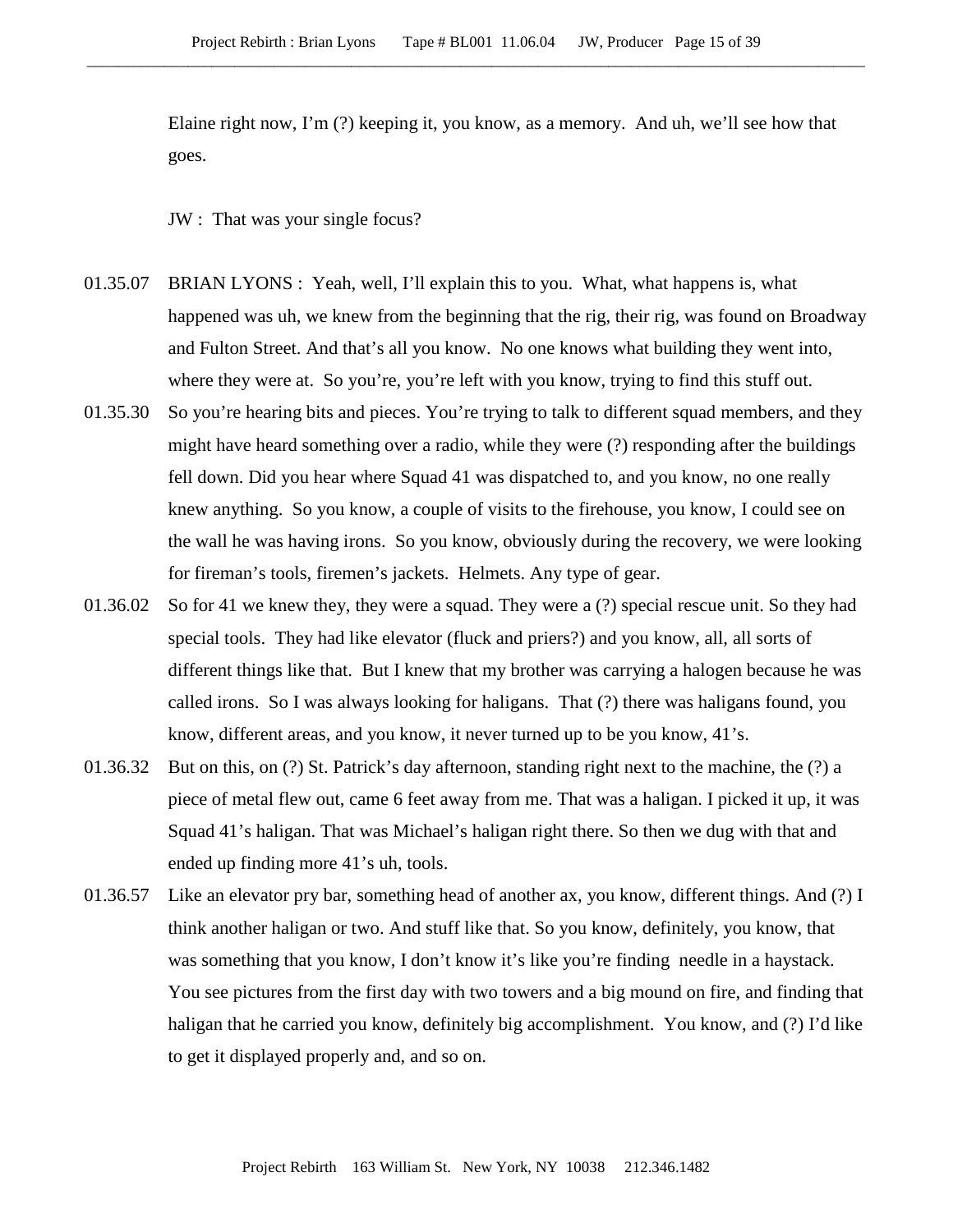JW : Were you emotional at that moment?

- 01.37.30 BRIAN LYONS : Oh, yeah, yeah, (~JW~) yeah. Yep. And uh, it was very, very cold. By this time, it was like 4 or 5 in the afternoon we found it, and I dug with it 'til about midnight non-stop. And I had some uh, screens made up so we could sieve through some of the material. And uh, you know, we sieved through some of the ash and found some tools and some bones and, and all that type of thing, you know?
- 01.37.58 So and in all due respect, I gave uh, it's actually the firehouse's haligan, so I actually gave it back to them, which I really didn't want to do. But (?) out of respect and courtesy of their beliefs, as a firehouse, I did that. And then they all voted on it and gave it back to me, so. Otherwise it's just gonna sit in their basement, probably, so. That, you know, that, that was a nice gesture for them.
	- JW : Have you had a chance to emote over the past?
- 01.38.40 BRIAN LYONS : No, no, no. No. you know? I don't know why, but you know, just uh, very strong-willed person, I guess. You know? (COUGHS)

JW : How's Michael's family doing?

- 01.33.00 BRIAN LYONS : Well, Elaine lost her father this year. The girls are bigger. Uh, Mary's birthday was just the other day, November 2<sup>nd</sup>. She was, she's 3 years old, yeah. it's like very quickly it went by. So she's 3 and uh, Caitlin's 4. She'll be 5 this year. So uh, I mean, the girls are fine, right? They don't really know. I, I know the uh, Caitlin she's gonna be five, she's starting to realize now about her dad and stuff like that, that she doesn't have a dad.
- 01.39.36 And uh, you know, Elaine, I think she's still hurt. She, absolutely, it's only 3 years. Definitely hurt, still. You know, she lost her father. She has a family support. Her mother lives right next door, her sister's there. She has some brothers. You know, we go by there. But you know, childhood sweethearts, so uh, you know, very, very hard to get over, you know?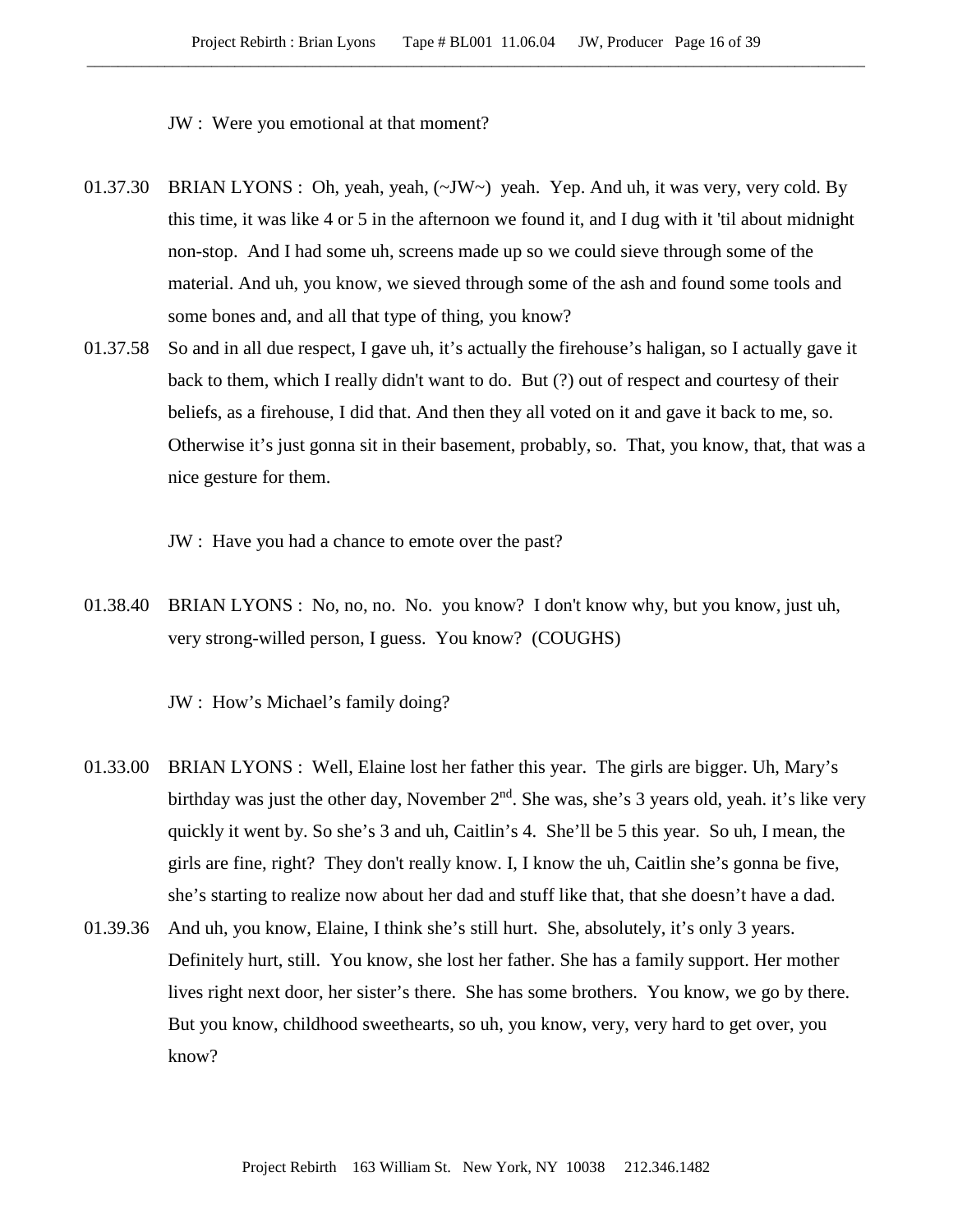01.40.00 Money doesn't solve everything. You know, she has fireman widow funds that come in, and this and that, but you still have the every day task of you know, raising children. They get a cold, someone's got to bring them to school. You know, you miss the father figure. So I think it's still very difficult.

JW : What about your family?

- 01.40.34 BRIAN LYONS : Right, right. I've been trying to make time like that. I don't have to work on the weekends, so uh, but I'm building an extension on my house, which is not going as good as I like, you know. It's, I'm a little (?) I don't, I can't go as fast as I would like to. The wind yesterday blew down one whole side of my wall. That's not a good thing. I had, I had the logs up with the peak to about 32 feet.
- 01.40.57 I was gonna tie the ridge beam in today and we had very heavy winds yesterday. And when I came home, the whole section blew over. I didn't have it tied back. It was, been nice weather, and uh, it's very heavy, the logs. I didn't think there was a problem there. Yesterday, we had such bad winds, it must have worked on it, worked on it, and then blew the whole top section over. So today I had some (LAUGHS) guys up there today, we're refixing that section (LAUGHS). The goal is to get it all closed in by winter.
- 01.41.26 So you know, get the roofs on and stuff before heavy winter sets in. So I think I'll be able to do that.

JW : We want to come up there.

- 01.41.35 BRIAN LYONS : Yes. It's actually coming out nice, very nice. You know, so. I'll be glad when that's all over. Construction never ends. I'm building my house since uh, well, the first house, I, I built it in '95, right? So around '98, '99 I finally finish pretty much everything. So you could come home and sit on the porch once in a while. But you know, I, around 2001, just before 9-11, I was deciding well, I'm gonna put an extension.
- 01.42.02 I need a garage, I might as well do it while the kids are younger, so I wanted to get that done. And then we started that, then I had this whole 9-11 thing. So that dragged some stuff on, so. Since the beginning of the year, I, I've accelerated that, you know, I refinanced to get the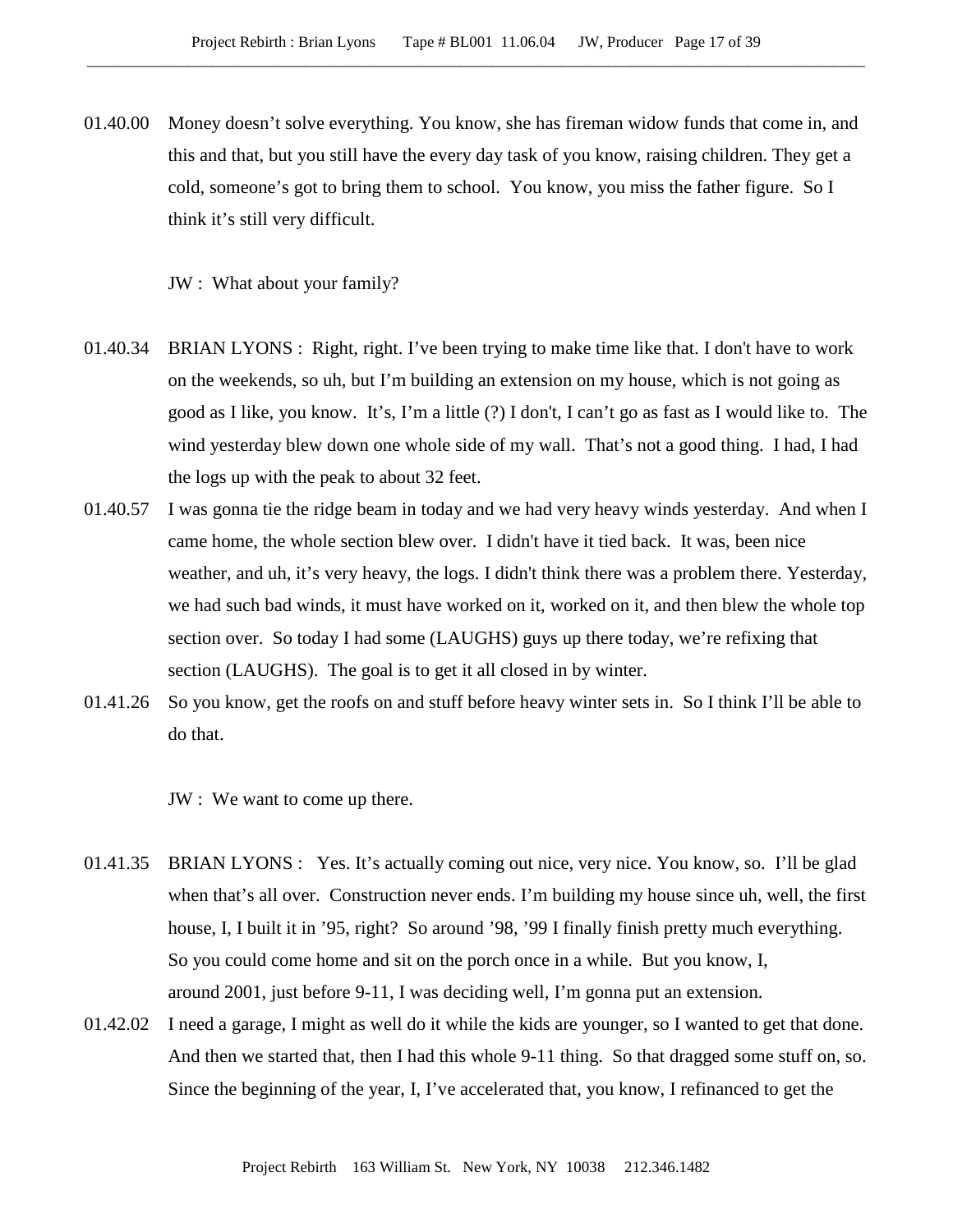logs, and built the garage, and did the foundations, and now we're just trying to get the, the roof on before winter. You know?

01.42.30 So uh, we'll see. And (STUTTER) that takes a lot of time, you know, you, everything is all busted up and your stuff's in the driveway, and you know, still takes time to get rid of all that stuff. You know?

JW : The bridge washed out?

BRIAN LYONS : Oh, god help us with the bridge. (LAUGHS) it was terrible.

JW : What about the family fiasco?

- 01.43.01 BRIAN LYONS : Well, the girls (?) the girls are in Irish Dancing, which is good, and they do Girl Scouts and some gymnastics. You know, and uh, you know, and now Laurie has a little more time to herself because Patricia's in school full time, you know, from first grade. So she's catching up on stuff this year. You know, we still got the construction of the house going on, so it's like a mess 'til uh, you know, you can get it all buttoned up.
- 01.43.26 But you know, uh, you know, we, we went, we're going to uh, uh, northeastern (?) northeaster championships in uh, Philadelphia in Thanksgiving time. The uh, you want me to tell the story about the uh, thing? There was this one uh, event that  $(\sim JW)$  happened like a couple of weeks ago. Uh, the schools advertised that they were gonna have a uh, that uh, UPN 9 was gonna pay the school to dance, they needed an Irish dancing school, so you know, they were picked to do some dancing as a fundraiser.
- 01.44.03 So they, they needed some prize winner dancers to go and their parents. So uh, we volunteered. It was a thing saying \$10 to get in. When, when we got there, supposed to start at 7. Couple of hours later, they tell us it was really not a dance show but it was one of the, one of the mothers and her daughter was getting a makeover by this, by this show uh, Ambush Makeover. Which turned into, to, to a fiasco, because no one even showed up there 'til like 11:30 at night.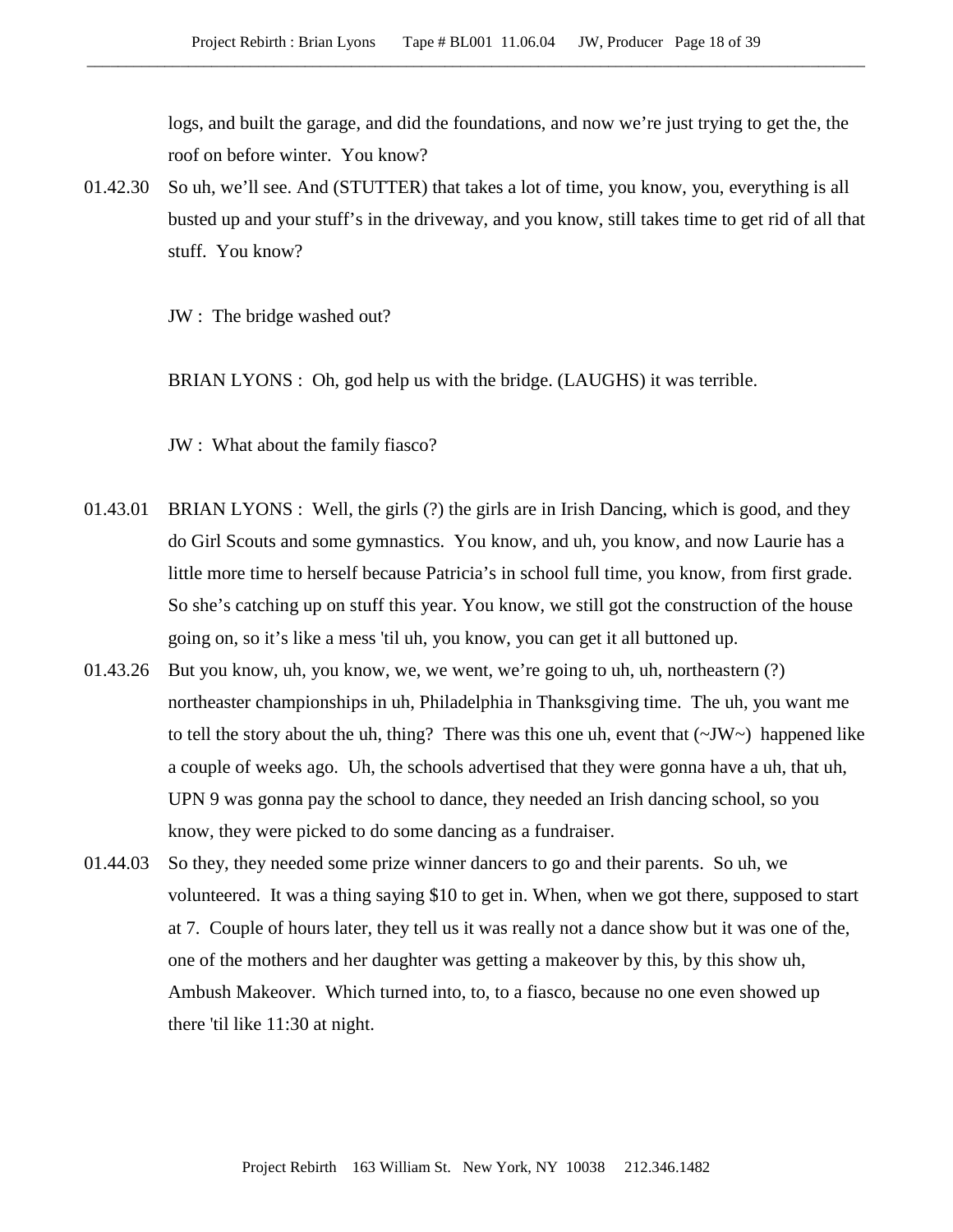- 01.44.36 And (LAUGHS) uh, the kids were all tired, and it was a big uh, you know, big disaster downstairs. No one knew where to put cameras and, you know, no one was organized, and now it's like 1 o'clock in the morning, and had young kids down there, anywhere from 3 to 9. And they were all falling asleep. And uh, we got bamboozled by the school (LAUGHS).
- 01.45.00 So and then we got a bill from the teacher for \$20 yesterday for uh, for the two parents going there. I ain't paying that, I'll tell you that right now (LAUGHS). So uh, you know, that's part, part of (?) the school thing. So uh, you know, it's just one of those things with uh, your extra activity, whether it's girl scouts or dancing school or gymnastics, it's uh, you know during fund (?) like if you're gonna have a fund raiser, you know, who's selling the most cookies.
- 01.45.30 And you know, what they get, who didn't sell cookies, it's all like you know, you know, social, social uh, event. But uh.

JW : how are the kids in general?

- 01.45.43 BRIAN LYONS : No, no, kids are, kids are good. School is going fine, you know? Next event is Christmas, right? So they all look forward to that. You know, they like the wintertime is here, we get snow and sleigh riding and all that stuff, so. You know, they're having out with their friends, and uh, you know, everything is fine.
- 01.46.01 I guess. The uh, just normal, normal young kids, thank God of that. You know? And my wife is doing fine, you know, she uh, you know, has a little more time that Patricia's in school full time. So they can uh, you know, she can go shopping and, and do a couple other things. But you know, in general at home, it's fine. You know, I, by the time I get home, I'm very tired, though. I, I think I'm too tired. That's why I, I'm gonna go try to get this uh, this uh, to this therapist or this, this uh, this Project Liberty, get checked out this, to see what happens, you know?
- 01.46.37 You know, wintertime in general, it gets dark early now. It's 5 o'clock. By the time you get home from the city it's 6, 7 o'clock, you know, your night's over. Help the kids with the homework, which I like doing. You know, Elizabeth likes me helping her with her math.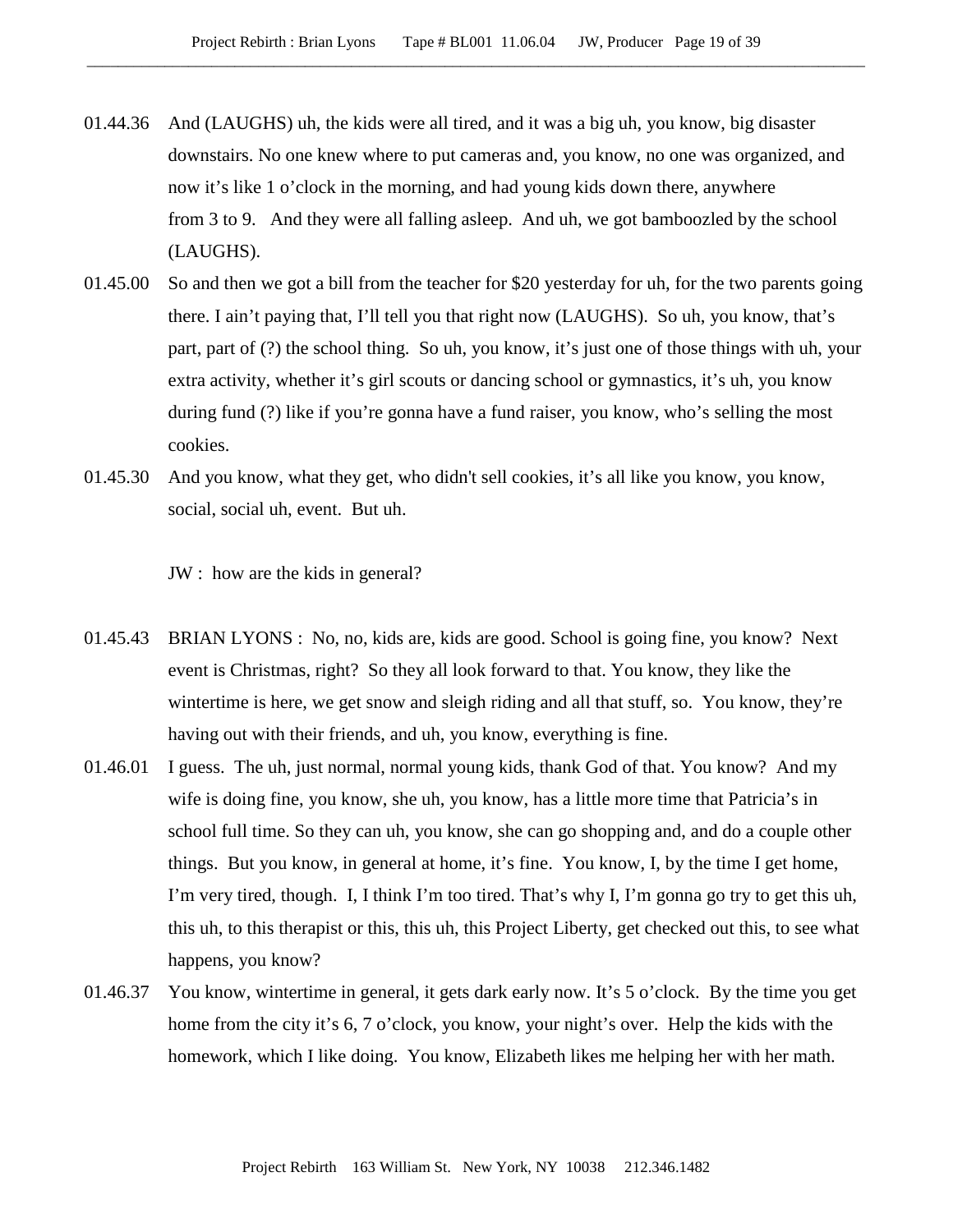You know, which is good. She's very good at English, which I'm not at, so that's good. So uh, she can you know, write her own and, you, you think you know math.

- 01.47.03 But when they bring home  $4<sup>th</sup>$  grade math, it's like you, you know how to do it, but you have to do it the  $4<sup>th</sup>$  grade way. Which is not the way that she knows how to do it, so. You know, everything gets all tense because you think, you know, if you're multiplying something it's like yeah, ok, this is the way you do it, or division. They're like no. Teacher said you got to do that, it's long division, with the thing, and you've got have remainders and you know, all right.
- 01.47.30 Hold on, what did they teach you in school today? I don't know what they went over. You know, so you got to watch those type of things. They get very sensitive on that. (LAUGHS) you know? What's simple for us they're (?) learning the long way, like you forgot, but you know, you just got to watch how that goes. (LAUGHS) you know?

(OFF CAMERA REMARKS)

### 01.47.56 END OF TAPE # BL001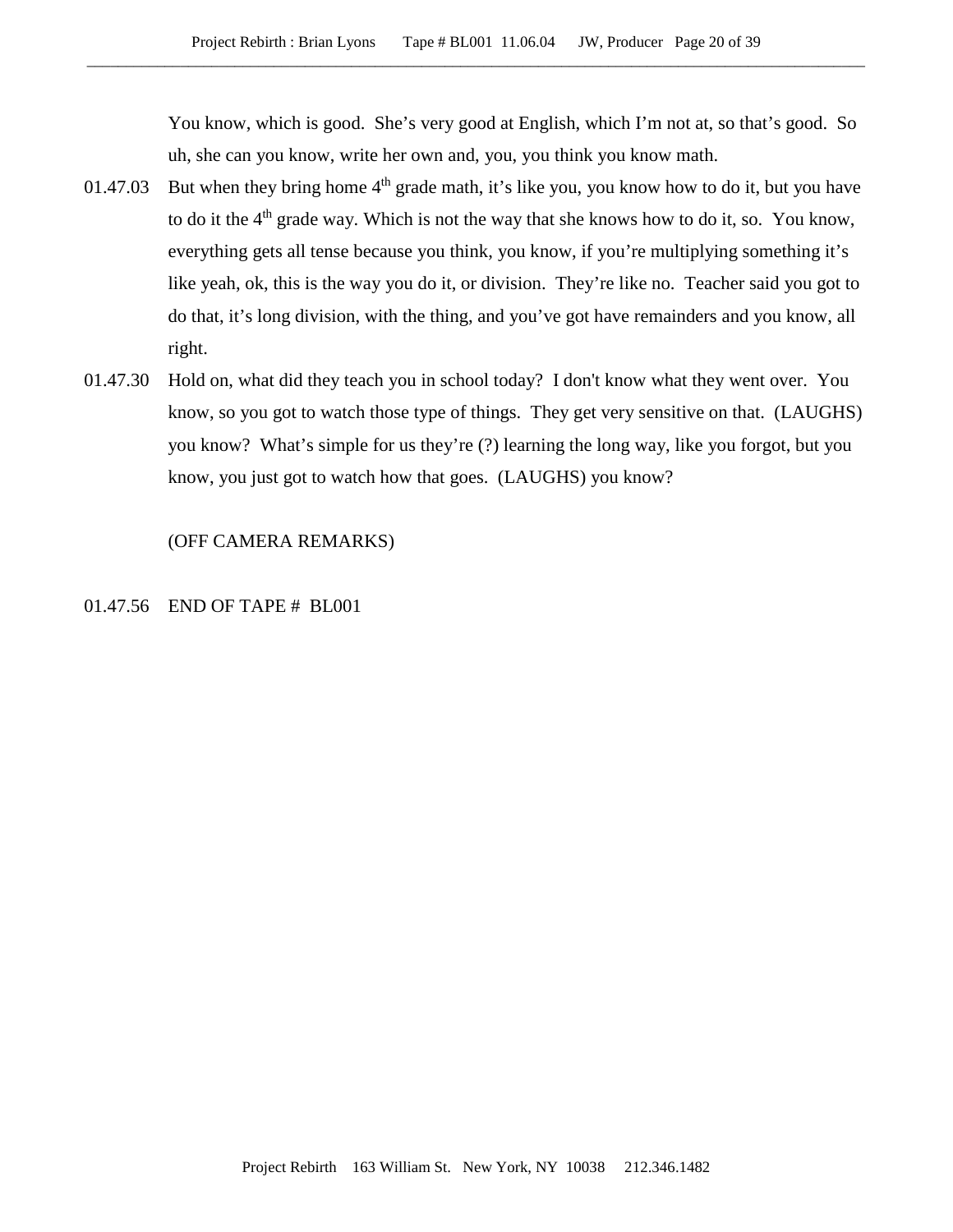# **TAPE # BL 002 Brian Lyons, November 6, 2004 JIM WHITAKER, Producer/director PROJECT REBIRTH**

### 02.01.00 PICTURE UP

#### (OFF CAMERA REMARKS)

- 02.01.50 BRIAN LYONS : My older daughter's 23, right? She's from Laurie's first marriage, but like I raised her from she's like 3 or 4 years old, and it's just like (?) done. It's over. So I (?) I try to uh, you know, make time to do all those little things. Take them fishing, build a fort. Any, anything you possibly can do, you know what I mean? Read to them. Like I used to carry them upstairs all the time. My wife would get so angry. Leave them alone, you're spoiling them. I'm like you know what? Sooner or later I ain't gonna be able to carry them upstairs.
- 02.02.28 And now they're too big, I don't carry them no more. It's over. The little one used to sit on my lap every night, eating dinner. Aggravating my wife. And that's over now. Now she ain't doing that. Too big. She has to sit on her, you know, she sits on her own chair now. She's never gonna sit on your lap again to eat dinner. I would have her every day, I don't care. I, even if I couldn't eat. She's like, you can't eat, put the kid down. Like I don't care if I can only eat with one hand. She's only gonna (?) it's gonna be very quickly, very quick, and it's over already, you know? Over already. Yeah.

JW : Are you more tired?

- 02.03.14 BRIAN LYONS : Right, right. Like even, even stuff at the house, you know, you know, I have a house in the country. There's lots, you know, I got land and there's things to do, close the pool, do this, put up a fence, fix the thing. Building the house, put the stuff in the garage, take out the Halloween stuff, put the Halloween stuff away.
- 02.03.30 Take out the Thanksgiving stuff, put that away. Put out the Christmas stuff, put that away (COUGHS) I'm already tired just talking about it, all right? (COUGHS) But that's what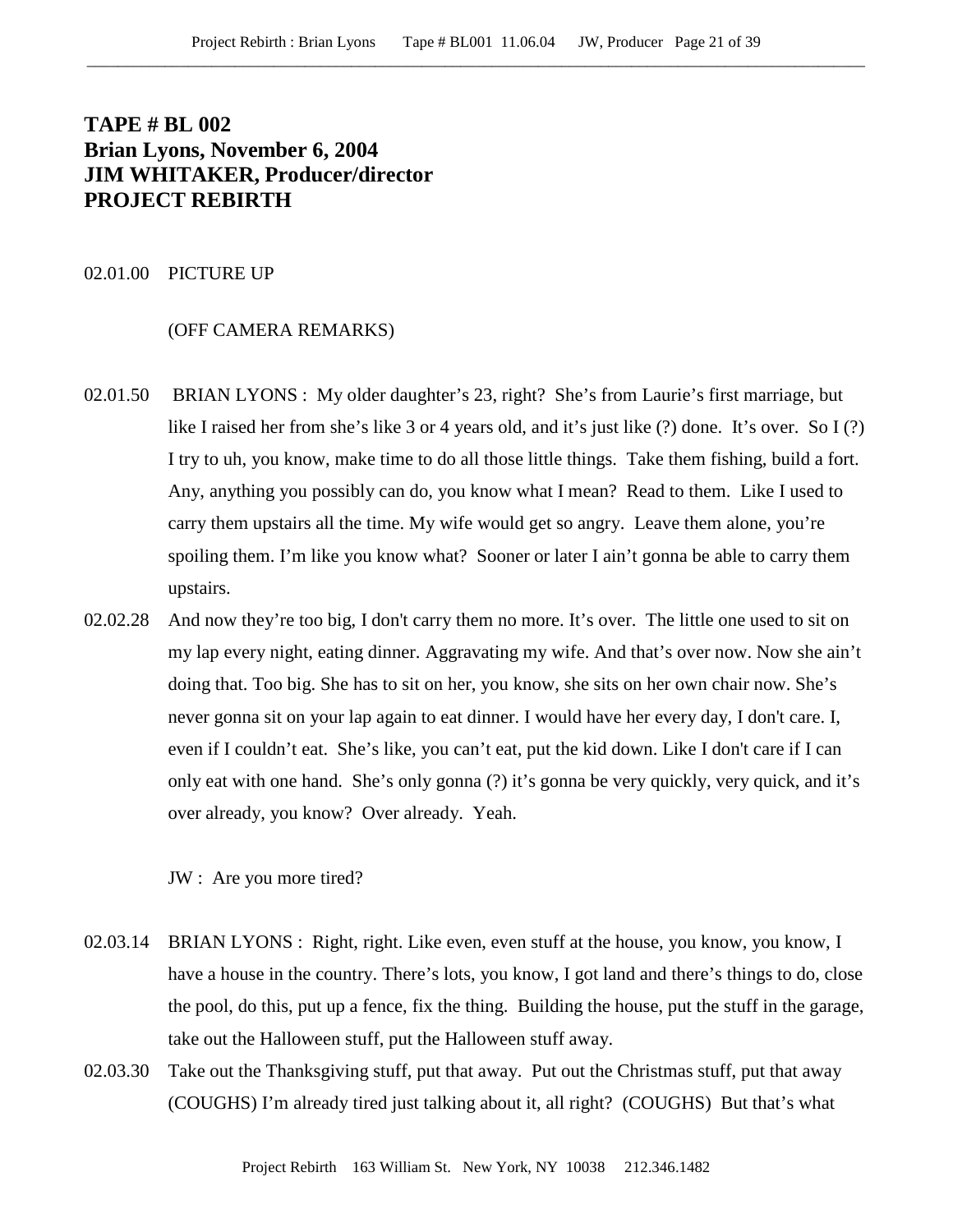happens. It's like oh, man, it's like I can feel myself not, not having the initiative to do that, you know what I mean? There's a, 'cos it's like, there's a couple of things that I, I wanted to do this year that I you know, I was on a newer job.

- 02.03.56 It, it was pretty fast paced with some uh, uh, I guess if you want to call it construction uh, headaches. You know, there's union problems. There's a lot of coalition people, you know, there's a lot of things that happened in the day that takes a lot of energy out of you. But you know, going home, you know, I, it was a few things I, I was supposed to do this year, like uh, I wanted to make that display, right, which I didn't get to do that. Uh, it was a few other things, you know, financially I wanted to redo and do this, and that, and that just takes time from phone calls and, and uh, you know, paper work, which I, which I didn't get to do.
- 02.04.41 Uh, I have two vehicles in the back of my house that I need to sell, vans and some an old car I got which I haven't even started them up which I need to do and get that out of there. So hopefully in the beginning of the year, I can make these uh, you know, make an agenda and try (?) to get those things solved.
- 02.05.03 There was, there was one thing that I started working on in uh, was probably in February, where uh,  $I(?)$  started filming some stuff, when I started the project (COUGHS) on 56th Street. It's a, was fairly, it's a fairly big project, and (?) civil-engineering wise, not a lot of that stuff all happens on the same job.
- 02.05.28 Like we had to excavate down to the bottom of the old Hudson River bed, which was underneath an old building that we were in. And you know, we were uncovering uh, stuff from the mid-1800's, bottles and, and different times that would come out of the ground. So we also were getting infiltration of the Hudson River water, so we had to do special dewatering.
- 02.05.56 And then we had buildings that were next to us that were moving, so we had to underpin them. Then we had a, one that had no foundation. We had to do some special grouting systems that's never really been tried in the United States, let alone New York City. And uh, I had all these special drilling machines, and special excavators. So, you know, one of the things I do enjoy is watching TV at home, that it's the Discovery Channel, Extreme Engineering, where they show you they, how they built a uh, thing out in the middle of the ocean, an oil rig or, you know, they, they built the Big Dig.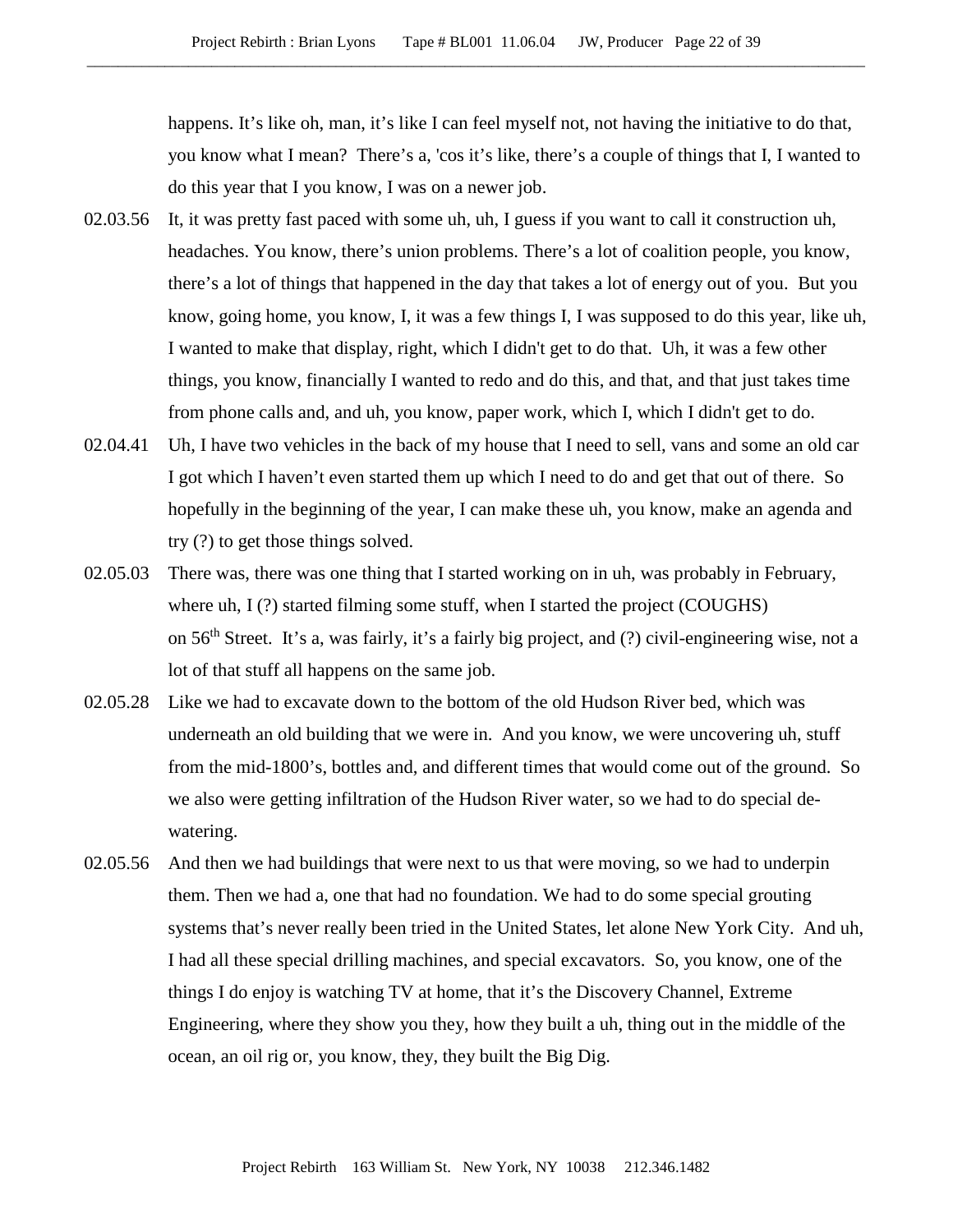- 02.06.32 You know, different things like that. So what I was interested in doing was trying to capture some of those things that happen every day on film, like dock builders, drilling a hole and, and filling it with concrete. All in an 8-hour day. So uh, had actually talked to uh, uh, this guy I know from Great Projects. He, his office is like 2 blocks from that job.
- 02.07.00 Uh, you know, about something like that, being uh, let's say an achievable thing to happen to make into like a 30-minute show that would be on like Discovery channel, something like that. And what happens is they have done some documentaries and you, and, and you see what happens. It's like uh, extreme engineering. They, they show you how they build this oil uh, rig. Now the thing took three years to build. Or five years to build, ok?
- 02.07.30 So you (?) filming this thing for 5 years. So it's a lot of time, a lot of overhead. It's, it's a long thing. And then when it's all put together as a production on a tape, someone's gonna buy for you for X amount, and they're only gonna pay X amount, so you know, it depends on your production costs how long it took. So we had run some things where as uh, I came up with some small items that would happen in New York City like uh, you know, you're putting a tower crane up, and these things could be done in like 2 days, because it only takes two days to put a tower crane up.
- 02.08.05 But actually how they put it up. With the iron worker there, bolt-ening it together. This is the piece they're putting in there. This is how they put the carriage on top. So when people are driving in Manhattan, they see a tower crane over there. It's like no one really knows how they get it up there, and how it's put together and what it actually does. So uh, I was interested in making some of those type of small production things.
- 02.08.32 And you know, getting them into uh, you know, a 30-minute show, which was fine. And I did all the legwork like in one week's time, the beginning of the year. But then, you know, I just never had the enthusiasm ever to, to, to finish or follow-through with that. You know, I've made some contacts, and then besides the house and these other things, you just don't have that initiative to get these things accomplished, so.
- 02.08.59 And, and I believe some of that could be the depression after, after the fact of getting, you know, out of the mainstream at Ground Zero and starting a new job and then, you know, now these things are hitting you and uh, you know, you know you don't know what they all are. That's why I'm trying to, you know, maybe go to therapy and see, you know, what, what these things are all about. You know, maybe there is some depression there and you have to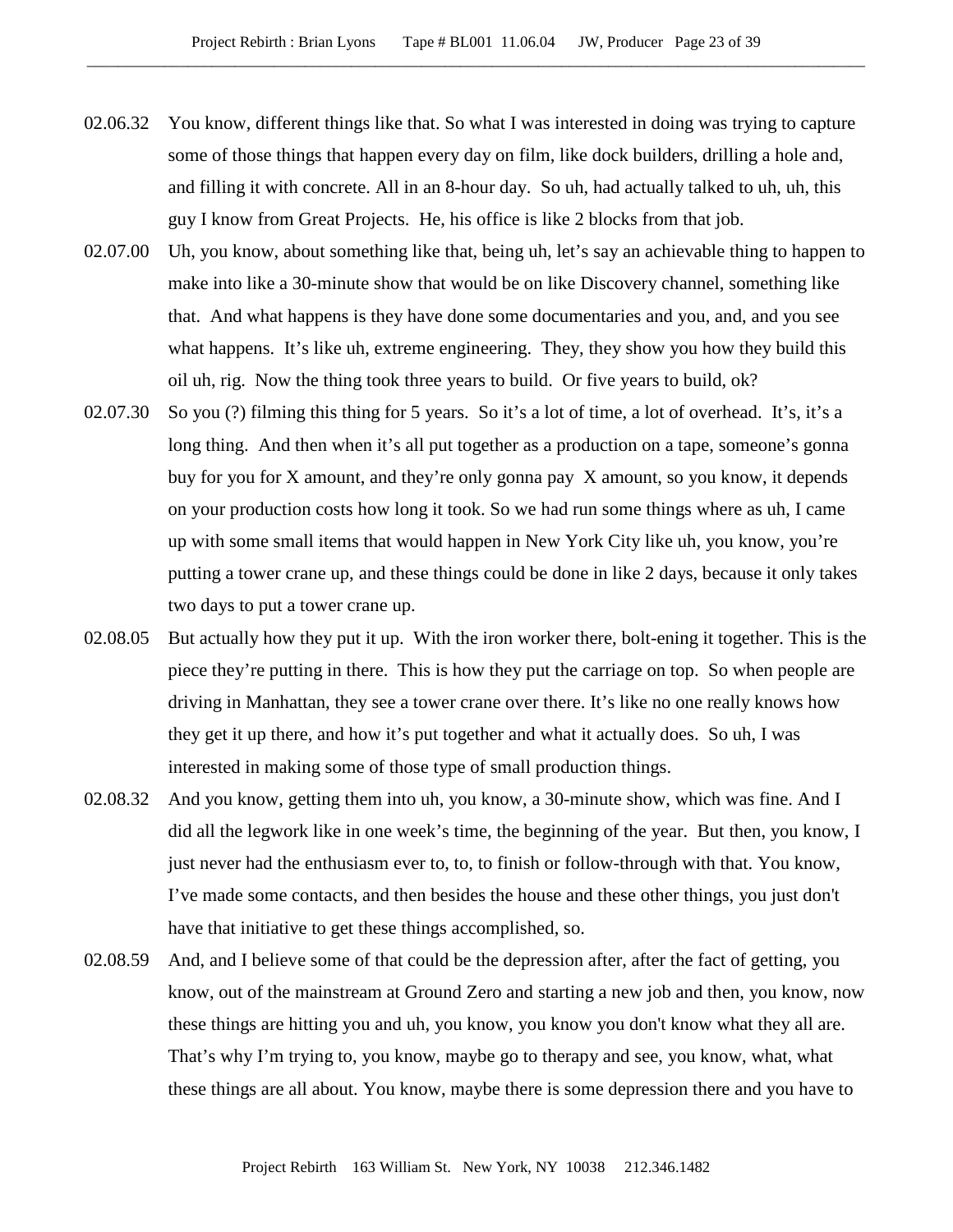get treated for that. You know, you're always tired or you know, you, you're getting stress in your neck or, or you know, whatever, whatever it maybe, so. (COUGHS)

02.09.32 I'm very interested in getting uh, that looked at and (?) getting some professional help on it, and see you know, what might happen from there, you know? Even my wife is like, you know, you come home, you go to sleep. I'm like well, I'm tired. But there's only so much times you can be tired, you know what I mean? So there's got to be something there, probably. So I'm very interested in, in having that looked at.

#### (OFF CAMERA REMARKS)

JW : Is it affecting your kids at all?

- 02.10.07 BRIAN LYONS : Uh, I didn't know. See, I don't, I don't think it is, but. You know, you never know, you know? It's hard to, you're inside, you know, you're not outside looking in, so maybe the, you know, we can get some of that to happen. My wife said she would come you know, and find out if they wanted her to come and uh, you know, a family unit obviously is affected by things that happen in your family.
- 02.10.28 So you know, uh, you know, not, people don't just knock on your door and say hey, you guys are acting like idiots or why are you doing that or you know, no one really knows, you know? people if anything, people talk behind your back about that family or this person or whatever. So you really (LAUGHS) don't know, know if there's a lot of things wrong, you know what I mean? I would just know that it's not normal for me. I usually do more things and have achieved goals more and more, and I've noticed this year I did have some, and a lot of them didn't get accomplished.
- 02.11.02 And it's already almost the end of the year. So uh, you know, in between the 9-11 thing and having some of those dreams uh, you know, I felt that it was time to (?) get some professional help and take a look at that, you know?

INTERVIEWER : What do you see happening in terms of building at Ground Zero?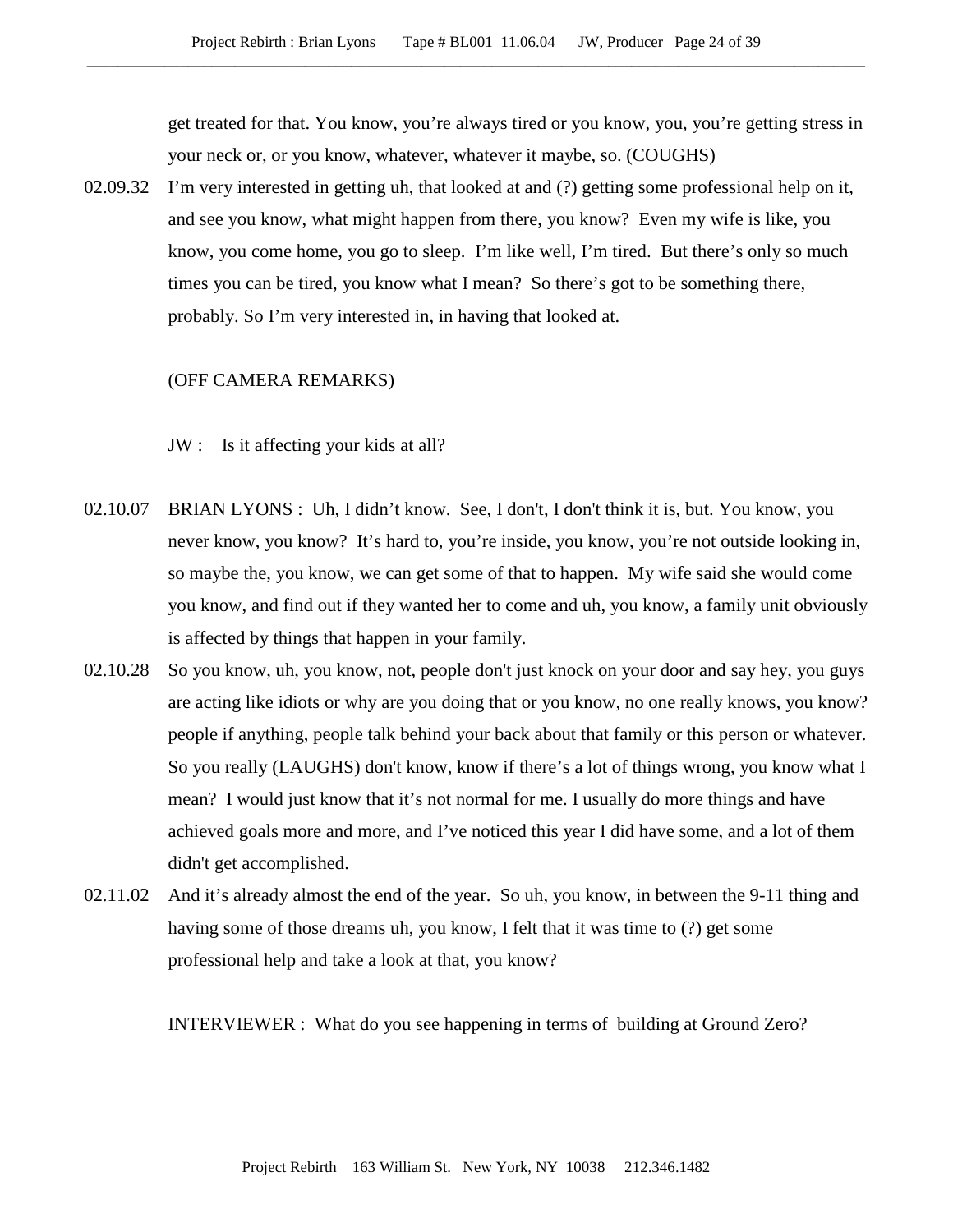- 02.11.48 BRIAN LYONS : I know that there was a cornerstone laid, right, for the Freedom Tower, which I didn't get to see it. I was down there the other day and they must have took it. You know, they must have put it there and then they took it away. But that's actually happening, the building's on the corner of Vessey and West Side highway.
- 02.12.04 Which there is now a part, the rest of Building 6, their parking garage is slabs and stuff that need to be taken down for that building to go up. So know they're working on that, but there's only a couple of people working on it, and so you, you would have thought by now, I, I know I took a lot of that down myself, and I had a crew of uh, 30 guys, maybe, to take a lot of it down. I, I looked up there a couple of weeks ago, there's only like two guys.
- 02.12.30 So uh, to me that's something's on hold there or you don't know the whole story or something, something's happening there. But uh, from what I know is the, the train was continually run, that uh, you could see it when you're in Ground Zero, you can see the PATH comes in, out of one tunnel to the station and goes through the other tunnel. Which is, that's one of the inhibitors of the Freedom Tower. The (?) PATH train which is functioning and has to keep functioning, the Freedom Tower has to be built over that while the train is still operating.
- 02.13.07 And when they redo the station, which the Port Authority ahs a plan to do. I think they're gonna do it in four increments. Whatever, pre, pour and place walls, and then moving slurry walls back, and then building the interior of the station and then connecting it to the hub, something like that. That all will be done with the operating railroad in progress.
- 02.13.31 It's the same way they built the Twin Towers anyway. The H&M line stayed in operation while they built the towers, and then when the towers were built, they actually made the loop. I don't think there was a much, much disturbance through that at all. I don't know exactly what it was, but I'm sure it wasn't more than a week or two that they actually had to disturb to make the final uh, loop back, back to the other uh, other tunnel.
- 02.13.58 Uh, I know there's a building that's gonna come down that the uh, the Deutschbank building, which is structurally sound. I don't know why they have to have that come down, but it's another political thing with uh, insurance monies and uh, what they want to do with that property, but. It's like a 45-story building that, that is structurally sound. It hasn't, it has mold and all these things inside that are outdated, but the structure itself is sound, so I don't see why they couldn't redo that, you know what I mean?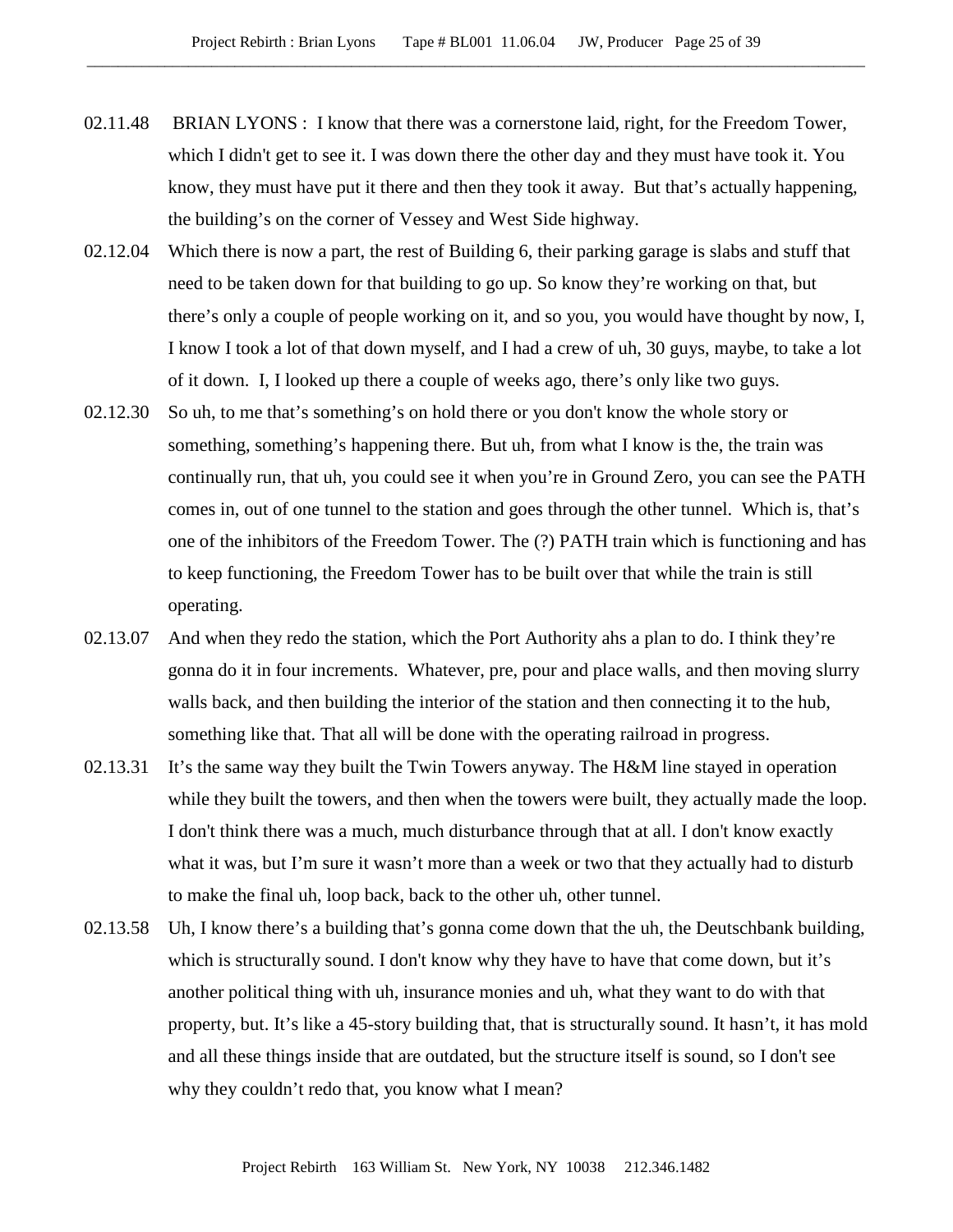- 02.14.32 Building 7 is going up. It's all topped out and they barely have like a quarter of it rented out. So that's not a good sign (LAUGHS) You know what I mean? It, they're gonna be in a couple of years the thing will be open for business and they, they don't even have a quarter of it rented yet. They, they still have the same problems down there in, in Lower Manhattan. The uh, you know, getting people there. It, it's not a, it's not a dynamic transportation area. Midtown, you've got all sorts of trains coming from all suburbs there.
- 02.15.03 And uh, from the Tri-state area. Downtown, you don't. So uh, you know, that, that's still a little bit of a problem. You know, I'm envision uh, I would like to work on some stuff down there, but unless our company gets uh, involved with that right now, that, I don't see that happening. And uh, you know, I, I would see, you know, the Freedom tower, if that's gonna go that has to be built over the train. Uh, so then you, now you have two buildings that are built, 7 and the Freedom Tower.
- 02.15.31 That has a lot of office space in it. And you have all these other buildings that they plan on doing and they don't really have tenants to go in them right now. And uh, they really have to be built before we can build the memorial, which is supposed to be on the inside of those buildings, over the footprints. So I don't think there's really a plan for that yet, from what I, from what I know on that, so. Uh, I see Ground Zero now as a, as a slow-moving evolution.
- 02.16.01 Ten years, 15 years. So you've got 2015, that's eleven years for Port Authority. That's just infrastructure work, right? Unless you, I would say good 15, 20 years by the time you get transportation and new buildings down there and whole, whole bunch of things, I could see that happening. Three years went by like that already. They just picked up the garbage (LAUGHS) from down there, that's all I could see happening, right?
- 02.16.30 It's 3 years gone by. Went by very quickly. You know, 3 ½ years will be here by the time spring arrives. You won't see much work down there, yet. There's no press on it so uh, you know, you don't really know what's gonna happen down there.

INTERVIEWER : What else would you like to talk about, anything that you might not think is interesting?

02.17.00 BRIAN LYONS : Well, I, I one day uh, (COUGHS) I was after, I, I gave the tour to the uh, dean of Notre Dame. The dean of engineering (COUGHS). They all went home, and then I, I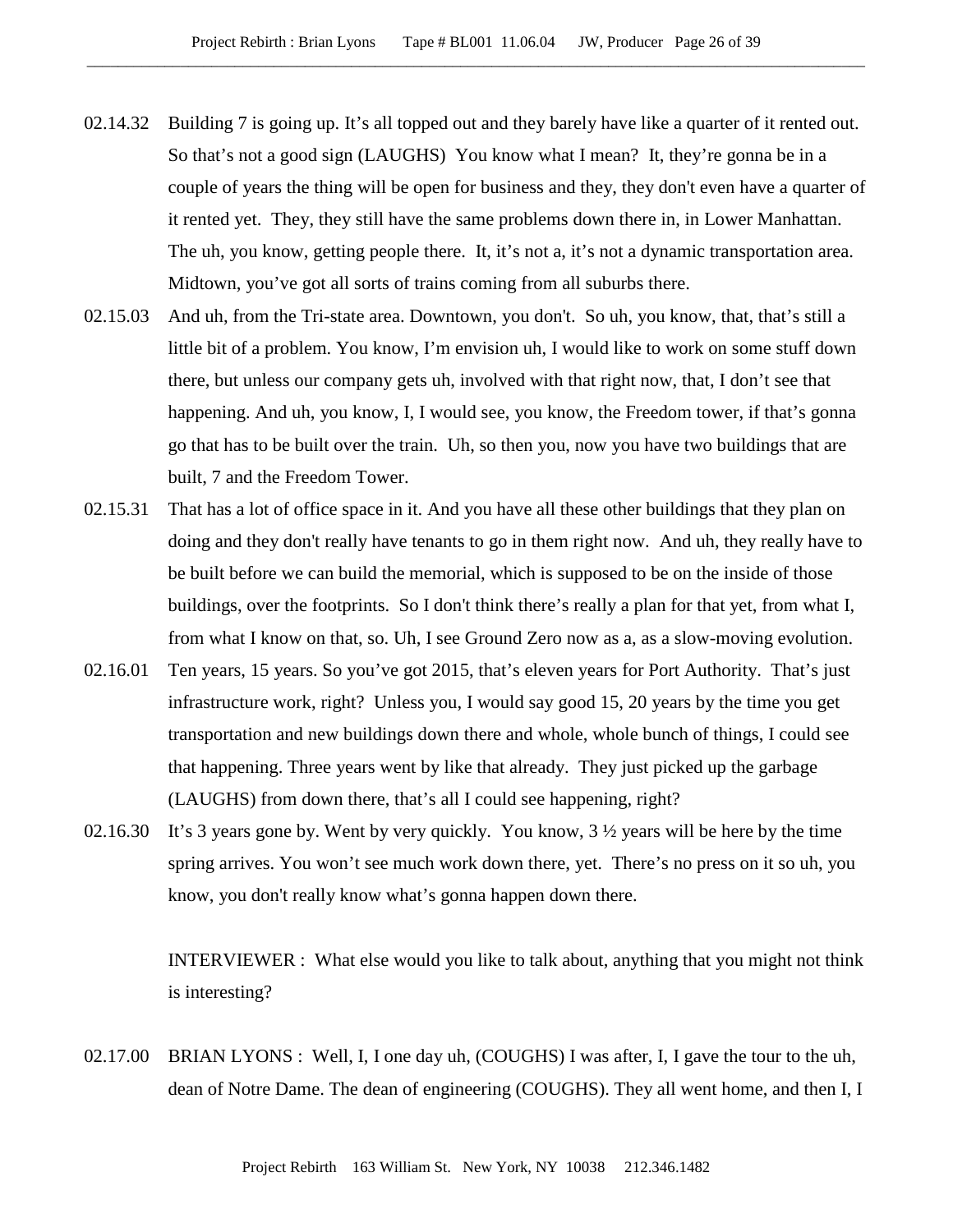spent about a half an hour, I went to the entrance of the PATH train up on Church Street. And I just stood in the corner in the back, and just watched everybody go by. And I was just taking that tin a little bit.

- 02.17.27 And it was, it was just very interesting. I, I was watching a lot of the people, you know, couple of people asked me some questions, where's that, where's this, you know? Uh, mostly tourists it looked like. It wasn't during rush hour. So uh, there wasn't a lot of commuter people coming out of the trains. 'Cos it was about 10, 11 in the morning, so. Was just regular uh, New Yorkers or tourists all around. And uh, you know, I was just reflecting on what happened a year ago, the train opening, you know, what this looked like.
- 02.18.02 That happened to be one of my command post areas during the actual first couple of weeks, 9-11, right there by across from the Millennium Hotel. So I was trying to remember some of that. Uh, it was very interesting. I, I stayed there about a half an hour. And then I just walked into the crowd, up into Broadway, got a slice of pizza and got on the train and went back up to my (LAUGHS) other job. So uh, it was very interesting. You know, I was by myself and uh, you know, I, I took, I'm glad, I took some time just to take that in a little bit.
- 02.18.36 You know what I mean? And uh, you know, it was very interesting. It's, it's very, it's not like, you know, when you're down there, you think, some people think of it as, well, what it is, is, it's different because when the Twin Towers were there, a whole different you know, buzz. Because uh, I've stood down there at the same time. It's like it was all like a business buzz, you know, there was big towers, it was marble uh, concourses, you know.
- 02.19.09 There was uh, you know, fountains and so on. and it was like a whole like different thing. That, that's definitely gone. It's just like it's uh, it's like, it's not like a graveyard, but it's just like it's in a back alley ware house type of thing now uh, you know, feeling when you're there. It's like it's not like, it's that big urban city type of thing.
- 02.19.36 You know, shiny building, towers were very shiny on a sunny day. And outside was aluminum, whatever. And uh, you know, marble, marble promenades and stuff like that. Solid granite sidewalks. So it was really, I've been in both situations. I, I when I was in the service down there in the Coast Guard, I used to go up there once in a while and hang around there. You know, I got engaged on the top of the Twin Towers.
- 02.20.03 And uh, you know, now I had, went through that whole event, and then I was just sitting there watching, you know, basic commuters coming up and in and out of the PATH train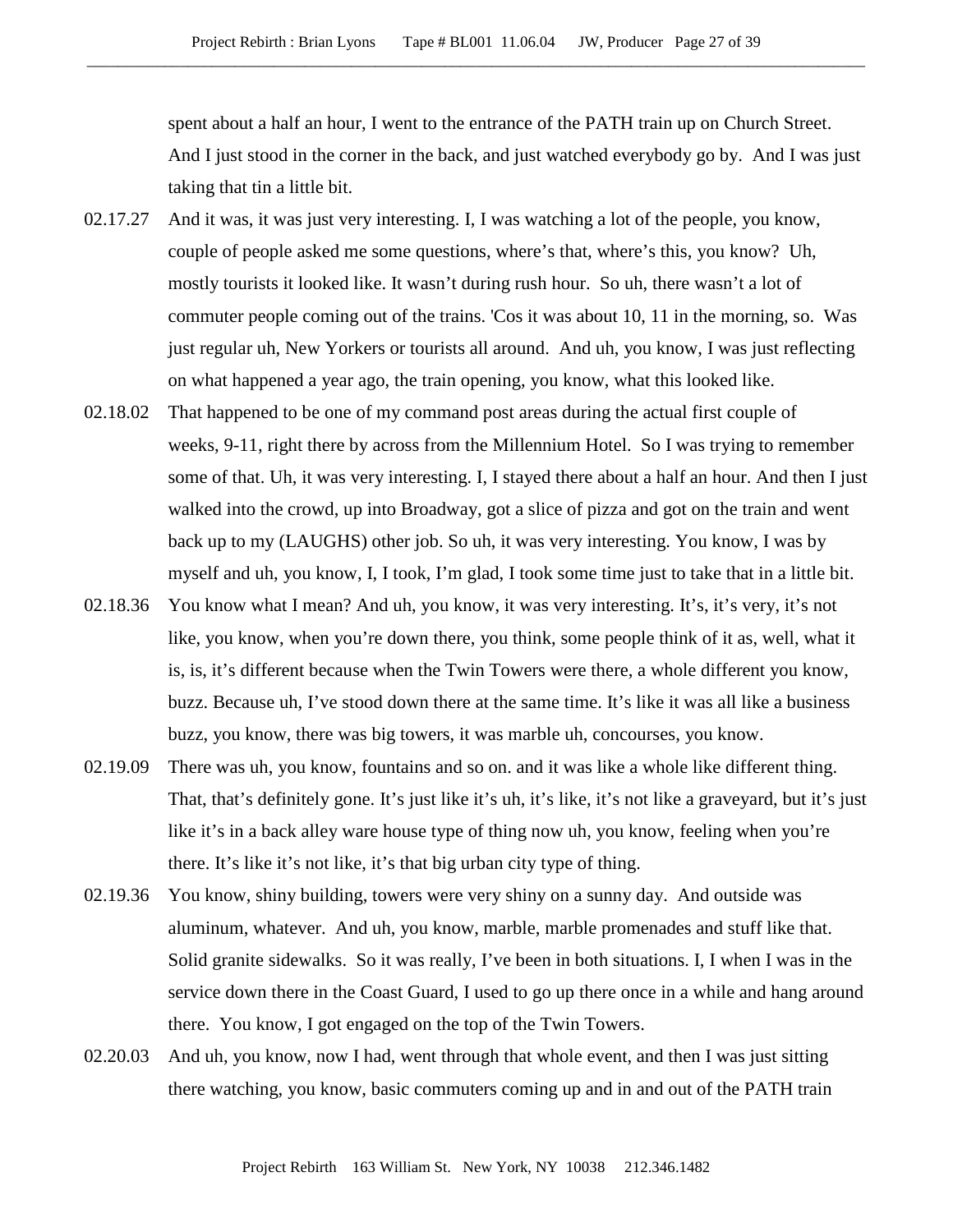station with a lot of tourists just coming to look at the empty hole, which you can't really see (LAUGHS). You can't really see Ground Zero from any of the fenced areas. I mean, the, the bathtub area. It's very hard to see from like church Street or West Side Highway, you can't see anything, so.

02.20.31 It's not like the public really gets to see the actual bathtub, it's very hard to see from public access.

INTERVIEWER : What were you thinking of primarily?

## (SIMULTANEOUS CONVERSATION)

- 02.20.44 BRIAN LYONS : I was just trying to take it in. Just trying to watching people's faces when they were walking by, different people, you know? You know, even in Midtown. You know, you just, I, I just, I enjoy it, took, sometimes, even uh, where I work now. Is at lunchtime I would pull up to  $8<sup>th</sup>$  Avenue and I just watched the people go by.
- 02.21.03 You know, you see a couple of weirdoes going by, you see families, groups, different guys with their own mission, you know, guys standing there reading the Bible for like 3 hours, you know? Now some people think that guy is crazy, but it's just like, you know, this guy's standing there for 3 hours, reading the Bible. He's got, you know, I don't know, stamina, I don't know, he's got something, you know what I mean? (COUGHS)
- 02.21.30 You don't want to get too close to those kind of guys, but it just, you know, you know, it's New York. I mean, that's, some people don't experience those type of things, you know? So you know, you take some of those things, and there was a guy there that day, rambling on about something, I don't know. The world's coming to an end, you know, those kind of guys. So uh, it's very, very weird. You know, and then you know, people you're not supposed to pay attention to them, no one does, people just walk by them, you know? You know, and then there was tourists and uh, you know, nothing out of the ordinary.
- 02.22.01 But you know, it was nice, it was nice to take it in a little bit.

INTERVIEWER : You didn't tell me you got engaged?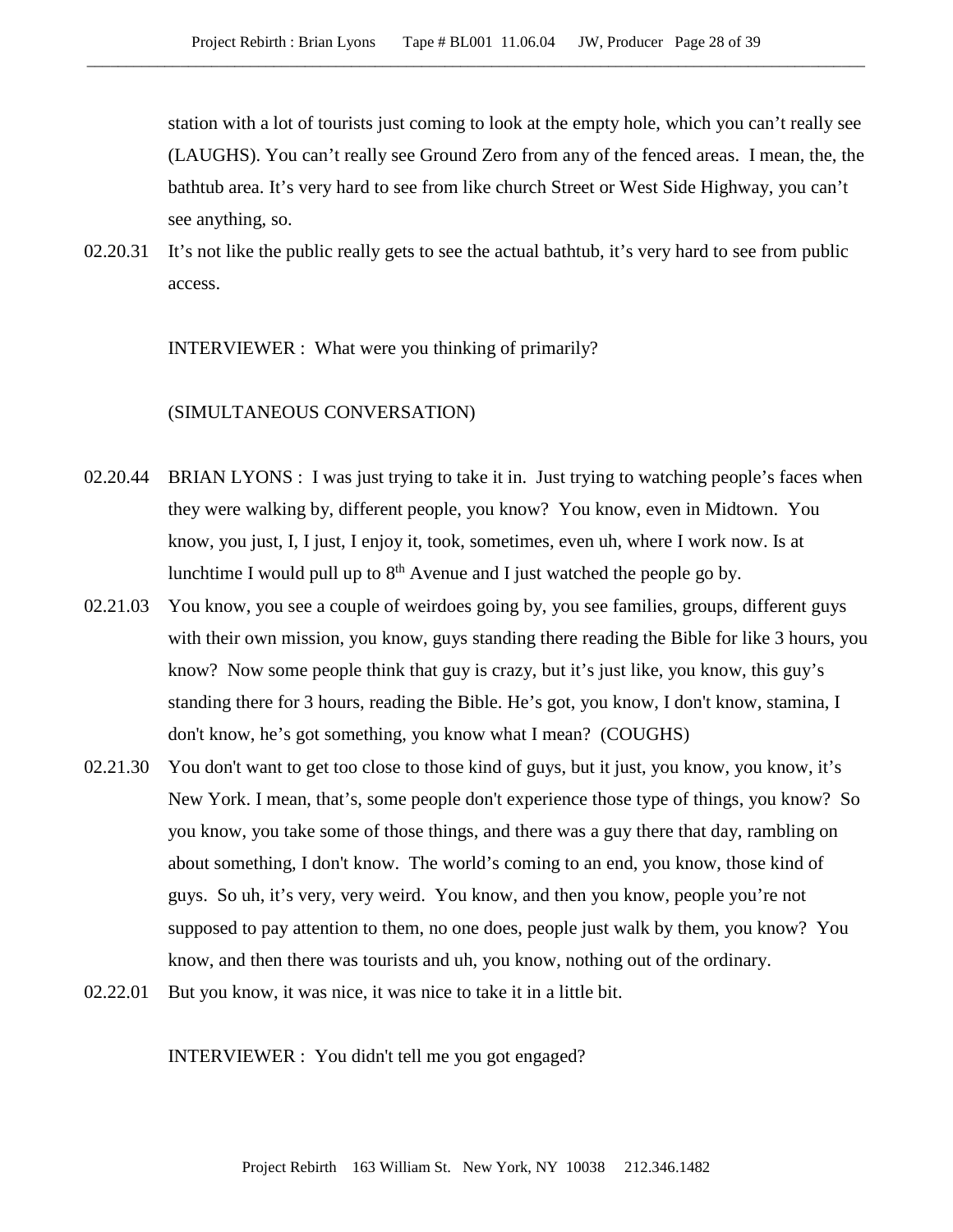- 02.22.08 BRIAN LYONS : Oh, no, no, no, I got engaged on top of the Twin Towers. Very big thing. The Twin Towers was a big part of my life. When you're a kid, and I was into, you know, building and stuff, you know, those two big buildings, man, were like an icon for people like me, I guess. You know, I grew up around here and uh, yeah, I got engaged uh, September 12, 1990. No, 1989 on top of the Twin Towers.
- 02.22.35 I got down on one knew. My wife said, what are you getting sick? My girlfriend. And I said no, no. we ate at the Windows of the World, which the food wasn't that great. And uh, you know, we went out into the lobby. They was, they was like a bar, like a disco thing there just before we went in there, I, I did it in the hallway. So actually the year before that, and that was September 12<sup>th</sup>.
- 02.23.00 So this think happened September  $11<sup>th</sup>$ . So September 12, the year before, which was our tenth anniversary uh, we went down and we had dinner again, up uh, actually we didn't have dinner, we had dinner in Midtown, and we went up for cocktails just to look out the window and stuff that night, September  $12<sup>th</sup>$ , 2000. And that was the last time we were there. So then the following year, which was September  $11<sup>th</sup>$ , that's when they had the attacks there.
- 02.23.30 But uh, you know, we got engaged on the top of the Twin Towers, and uh, you know, it was ironic, too, that it was September  $12<sup>th</sup>$ . (LAUGHS) You know? And uh, you know, my brother was the best man at my wedding. Michael was my best man. And uh, you know, I was in the service, I was my last couple of years I was stationed at Governor's island. And uh, you know, when you took the ferry over from Governor's Island, you were like right there at (?) The Battery for the Twin Towers were there. So we, you know, I used to walk up there sometimes.
- 02.24.05 And uh, you know, just take that whole environment in. So it was very nice. Uh, but you know, it's totally different now, there's no buildings there. You're surprised that they even fell down. You know?

INTERVIEWER : Anything else?

02.24.39 BRIAN LYONS : The uh, well the election's over now, right? The uh, well, the Iraqi think, obviously we like to (COUGHS) have that thing closed up a little bit, but uh, I mean, one good thing that people probably don't even realize is.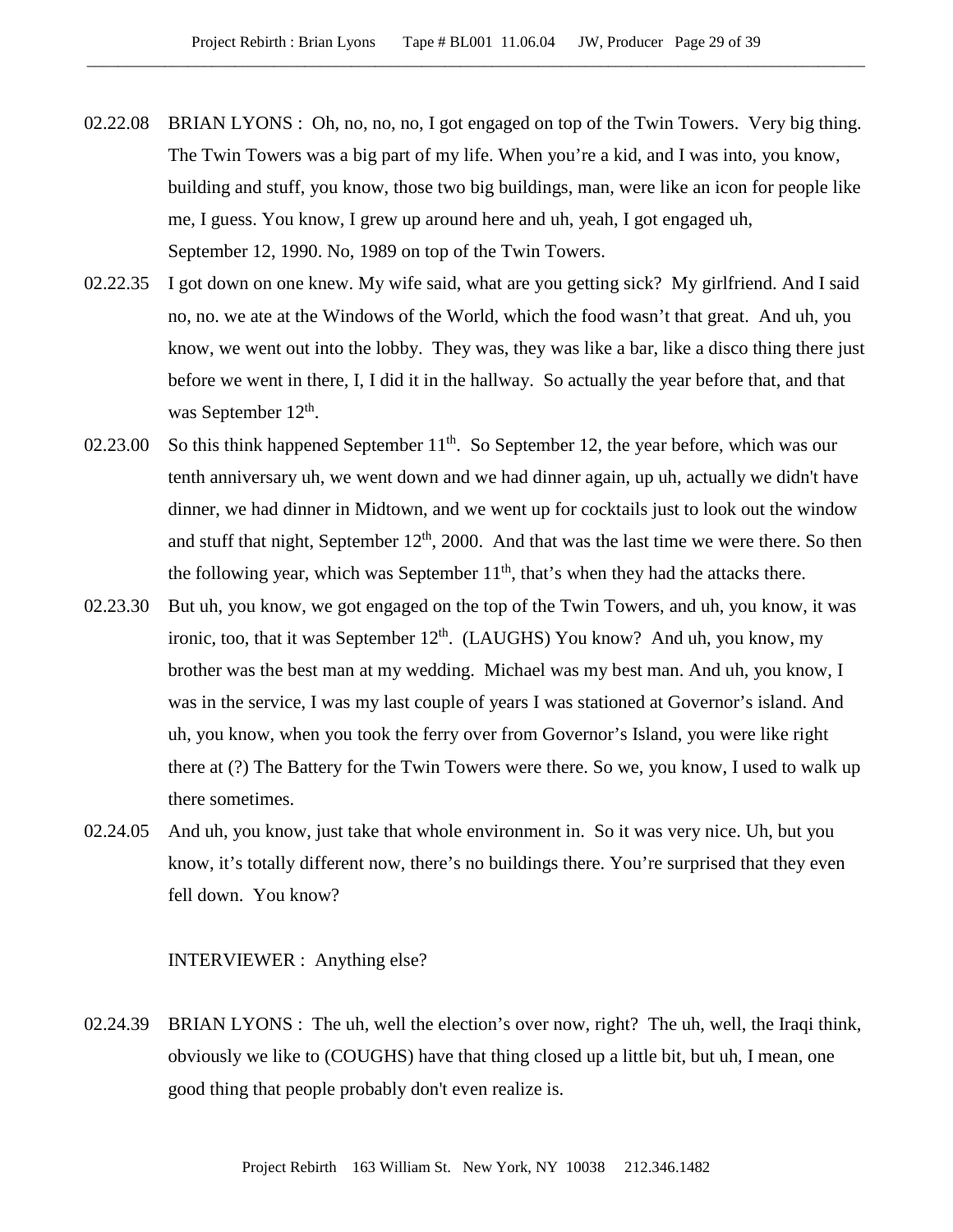- 02.24.56 There's some terrorists or some bad people that don't like the Americans that are all, wherever they hang out in the world or whatever, they, they might be generated from over there, but they're importing themselves to Iraq now, just so they could kill Americans. Which is probably good for us that say, say you had a guy that's 25 years old that was trained and (?) he don't like Americans and he wants to kill everybody or whatever, so. Instead of him getting enough money to try to sneak into America, which is pretty hard, he can get (?) he goes to Iraq to try to shoot at us.
- 02.25.34 All right? So we're getting all them there so now we can attack those guys. So hopefully even if you get one of them, that might want to come to America to put a bomb in a subway. You try to you know, at least we have a better chance of fighting them on, not on our turf but on, on someone else's, someone else's land, which is, which is the way I look at it a little bit, but.
- 02.25.56 The uh, you know, hopefully they can uh, uh, square away some of the (?) insurgents over there so they can have an election, so we can you know, go down to some reasonable amount of troops. I, I know we spoke (?) about terrorism. We, we don't want to like wake up every morning and have like terrorism on your minds, like, you know, we got to do this and that, 'cos if terrorism I got to do this and that 'cos we're not safe. You know, we want to get it blended in to the environment that yes, you do have to be safe.
- 02.26.28 There is some bad people out there, but we, we would like it to be, you know, not the, the focus of every, every day of your life, like you know, I'm not gonna ride the subway 'cos there might be a terrorist there, you know what I mean? So there (?) there's gonna be bad people, and it's lonely at the top. If you uh, you know, whether you're a big country or a boss or uh, head of a fucking division or whatever it is, it's uh, human nature is people don't like you.
- 02.26.59 Whether it's the United States of America or you're a boss. 'Cos I'm a boss and I know people don't like me because you're their boss. They don't like to be bossed around and they don't like to do things, and uh, you know, whatever your policies are, and you know, I guess from America it's a lot of peel that don't like our policies, so, you know, I would like, I would like to see it uh, you know, finish up over there. And it's not gonna be over. We're gonna, someone else is gonna have nuclear weapons, and then threaten us and then we're gonna have to go in over there, so.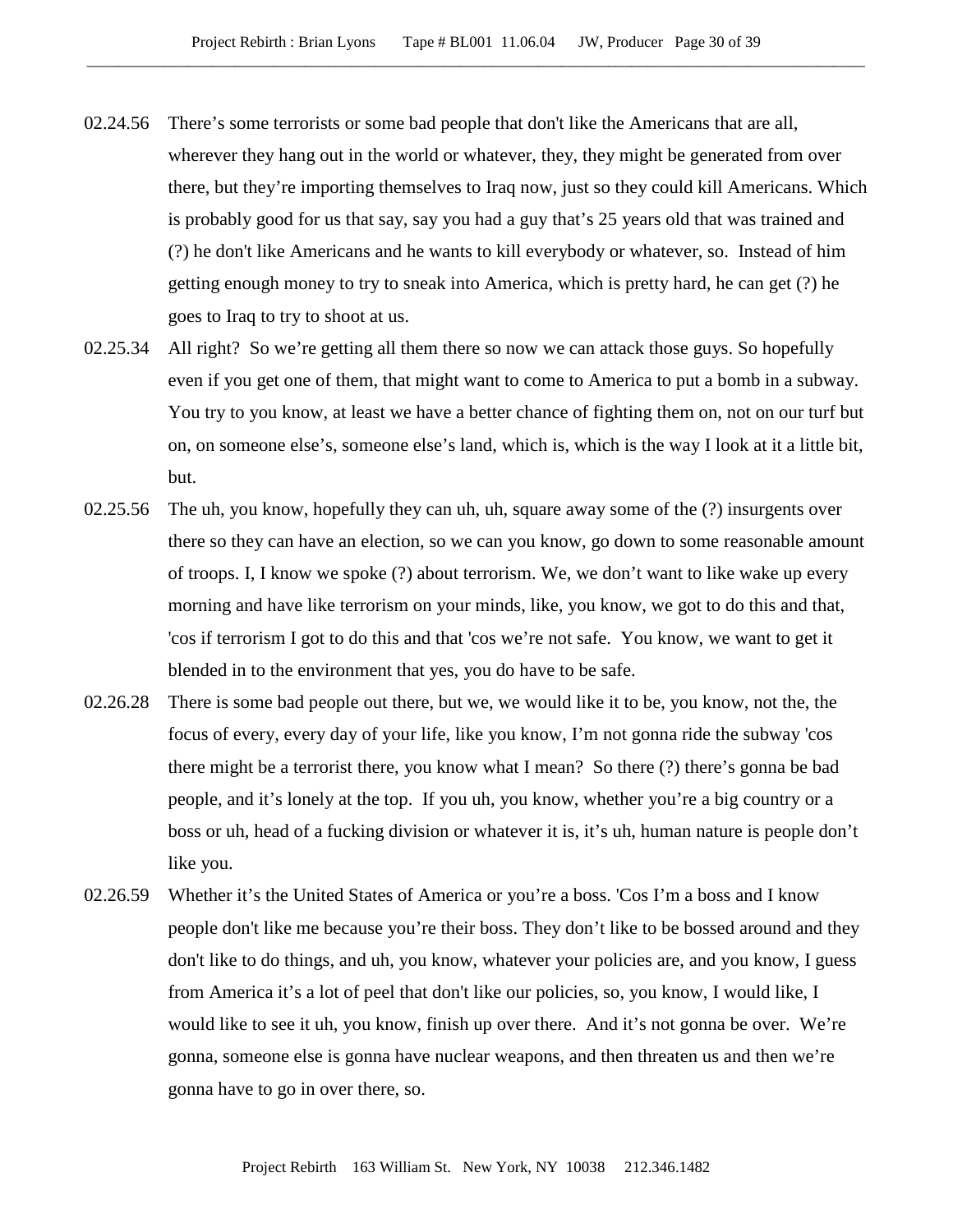- 02.27.27 It's just I, I wish I could get involved somehow. Like deeper. And uh, I, I guess the way I would want to bring it up is that, you know, I have children, so one of my goals would be, you know, when they get older, to have some part of the world or, or (?) the world focused in some way that you know, they're obviously safer than they would be now, or protected or have an opportunity to do something that they would, wouldn't normally be able to do if, if things were uh, not the right way.
- 02.28.08 And uh, when you look in general about people in the world, right? Even in government, even, say, even say the new president's government. All right? Even his top aides, all right, and the people that are in charge of the war and in charge of the defense department and you know.
- 02.28.31 There's not that many people that are the sharpest tools in the box, no matter where you go. Whatever, whatever group you're in, whatever division you're in, there's only a certain percentage, 10, 15 percent, that are really people that you know, really dedicated and, and can make good decisions and follow through and make those things happen, and communicate in a group to accomplish goals, all right?
- 02.28.58 So in my mind, probably, you know, even the United States government and all people attached to it, there's not that many, you know, competent people. There's only a small group somewhere. So I would like to have some type of opportunity like that to be involved with that so I would, I could personally be attached to making those decisions or making those things happen. You know, so that my own family could be safe or, (?) prosper or, or whatever, so.
- 02.29.30 Don't ask me how that's gonna happen, but I mean, I, I could look, I could look at it that way a little bit, you know? 'Cos you know, it, it's big government. You look at it like, you know, who uh, how do you get involved with, uh, you know, finding Osmand bin Laden in some mountain range uh, I don't know (LAUGHS). You know, how many people are involved doing that, you know what I mean? It's uh, big bureaucracy. You know what I mean? It's uh, people don't even think about it sometimes. You know what I mean?
- 02.29.58 It's uh, it's crazy.

INTERVIEWER : How would you describe yourself right now in the process of healing?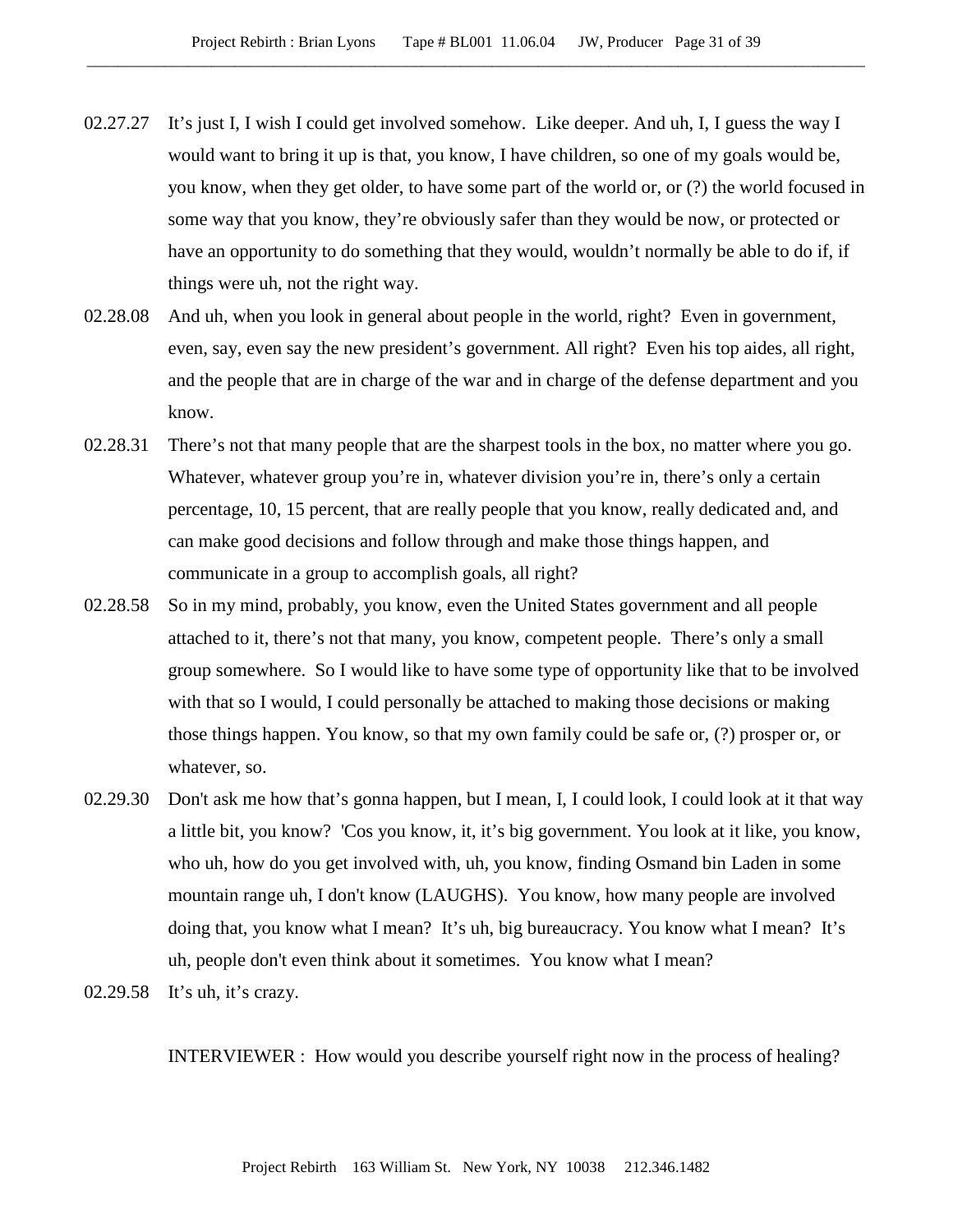- 02.30.27 BRIAN LYONS : Yeah, I don't think I even started to heal yet. Like I just started to open the envelop saying, yeah, I think there's some problems here. Got to start to try to heal a little bit. Start to look inward, see what's going on. I, I think I got a ways to go. You know, people had an opportunity to do that, I was involved more. Down there still, for a couple of years, which people don't really realize that, you know? So I think I'm in the very beginning stages of that, of healing. And uh, you know, I look forward to try to make that all happen properly. You know? Hopefully, a year from now I'm sitting here saying, yeah, you know, we found some problems, working on some things, this is what we did to do that.
- 02.31.17 And uh, you know, I've cleansed myself of all evils (LAUGHS). Internal evils. (COUGHS) The world is not coming to an end, you know? (STUMBLE) and that's where, you know, probably something, and you got to, you know, and the more you talk and if you have a therapist and if you can talk and open up and, and get all that out of you, and you know, see where you're at, you know, uh, I'm sure that will help. You know?

INTERVIEWER : Any thoughts about the future?

- 02.31.55 BRIAN LYONS : Yeah, well, you know, looking to uh, you know, try, try to get myself back on track. Important in this family, you know what I mean? No matter what, what you're doing, you got to always think of your family. There's a whole you know, bunch of people counting on me, you know, to uh, you know, help them through some things, too. So uh, you know, as you know, little kids, little girls, they're not around long, boom, boom, boom. Off they go. You know, it's a treasure to your life, just to even, you know, say hello to them.
- 02.32.27 So uh, you know, I'm gonna make, I have to, one of the things I notice is, and, and part of the, I (STUMBLE) I'm like 25 pounds overweight. You know? And uh, it's, it's not that I, I shouldn't be that much, but uh, you know, I'm not like going to go to the gym every day. But tried a couple of different diets. That stuff just ain't working. So even some part of depression is weight gain, and then that tires yourself down and you get more tired, so.
- 02.32.57 Want to try to lose weight so that you have more energy for your, for your family, for your kids, for the goals you want to make. I definitely want to do that, you know? It's hard to do, like hard to like very hard to eat right. People uh, you know, people know that. You know?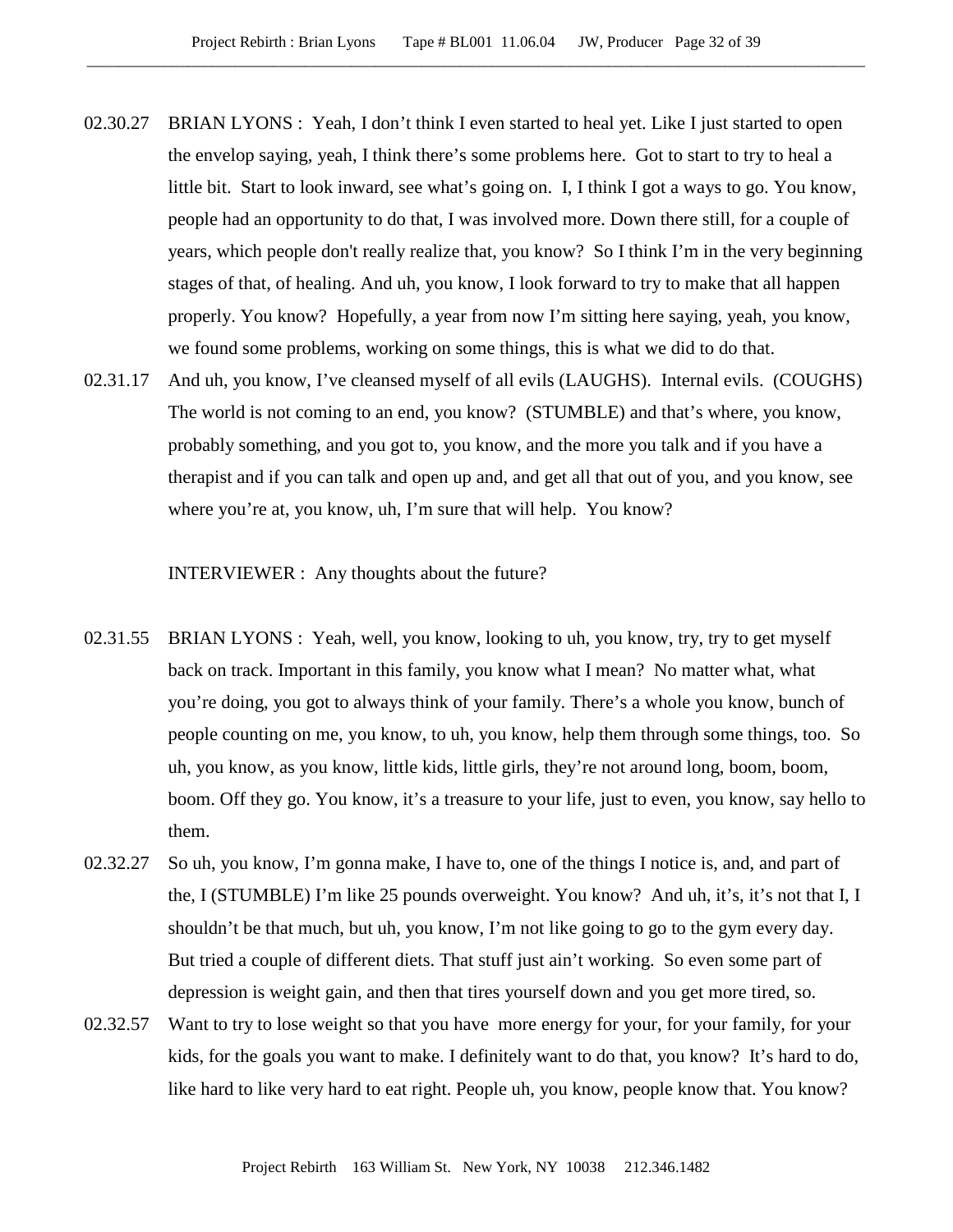it's easy to eat two slices of pizza and sausage and pepper wedge, man it's hard to eat like you know, piece of lettuce and some uh, you know, tofu or something like that, every hard (LAUGHS). (COUGHS) You know, easy to eat those slices of pizza, man. It's like especially in New York, so, you know, that, that's a big thing.

02.33.30 I, I think that's a big thing, you know? you diet and you know, exercising and stuff, which I need to probably do a little more at. So that's like one of the goals again in January. Try to, try to do that. Get a little more energy and you know, keep things balanced somehow. You know, that's what I'm, I'm looking forward to doing.

INTERVIEWER : Do you think things are fine?

- 02.33.58 .BRIAN LYONS : Yeah. Well, that's part, part of uh, me signing up. You, you want to get your lungs checked out again. They do some type of (toxology?) test on you. A lot of people have had all that stuff done. I just really never had the time or wanted to do that. And some people I think took advantage of that. You know, like they did all that and then they claimed it for work purposes so they don't have to work. Or, I don't know if it's true or false, I don't know. I mean, knock on wood, you know, I was down there on the pile in the smoke and I'm really Ok right now.
- 02.34.31 But you never know what the long term effects could be, you know what I mean? Could get affected ten years from now, don't know. So you know, we're gonna get some more blood tests done, I hope and, and then a lot of stuff get checked out. Best, best we can. You know, they, I had some of the initial ones done so far, everything's fine. But want to go through the whole, the whole scope of stuff again. They, and I have to talk to my own doctor, but maybe talk to doctors that were (STUMBLE) that have been doing those type of testing and so on.
- 02.35.01 Well, what, one of the other things I'm very interested in doing, still, is my brother's remains have never been identified. Ok? Part of that thing on St. Patrick's Day when I found the haligan and we dug for you know, tools or remains, and we made sifters out of some screenings, we found like 400 bone fragments. Ok? Now, initially we have no uh, positive ID for Michael, all right?
- 02.35.33 Out of, out of the six guys at Squad 41, there's 3 guys that have not been identified, and there's 3 guys that were. The three guys that were, we found them half in their bunker gear.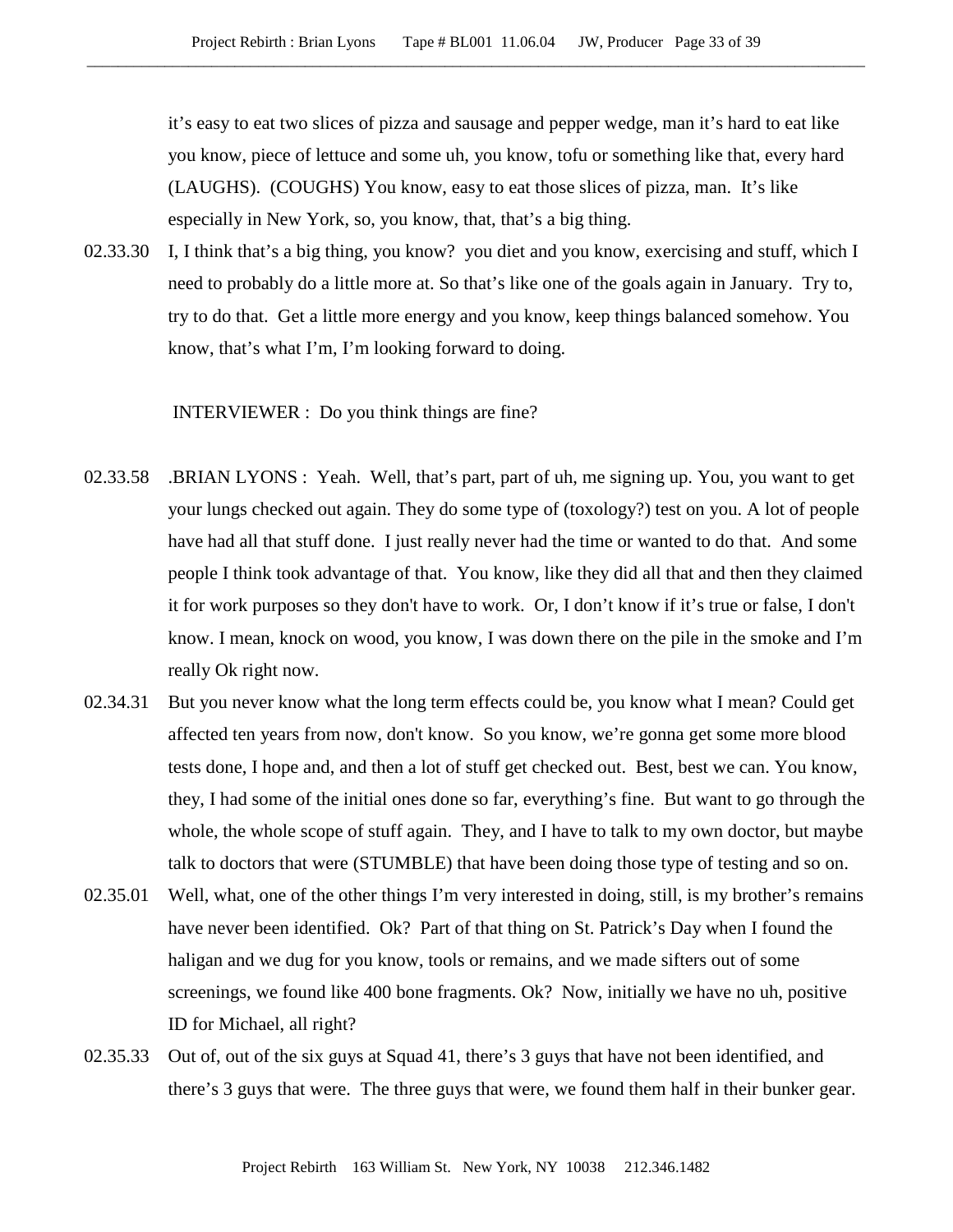They were not in the burnt area. The three guys that we found in the burnt area, and I say guys, because we found their tools that they were carrying and, and metal devices that were on them.

- 02.35.57 That's all we found, and bone fragments. So in my mind, those are the three guys that were missing. 'Cos their tools were there. Uh, you know, I've been to the uh, medical examiner's office a bunch of times. They have a meeting, they had a meeting once a month for two years, they stopped last Christmas. Because uh, with family members. It was on uh, Wednesday nights at like 8 o'clock. Now they had stopped at Christmastime because there was nothing else to do.
- 02.36.28 They, they've retested and tested all the remains so many times. So in the year 2000, they said they weren't gonna have any meetings, and they, they had one like in June that I went to. And they went over some of the other scientific types of DNA testing that they're gonna do and so on There's still 13 tractor trailers full of body parts at the medical examiner's office in, in refrigerated (STUMBLE) in refrigerated tractor trailers. Of the remains. There's 19,000 remains that haven't been identified.
- 02.37.00 Some of them could be pieces of people that have already been identified, but there's not enough DNA in those pieces to be checked. Or there's no DNA that's been matched to them. So that's why they're still there. Now, Michael's DNA, the baseline DNA for him is, is perfect, because he had a bone marrow sample taken. He was a bone marrow donor through the fire department, which they just did a program like a month before 9-11.
- 02.37.31 So he actually has a vile of his blood frozen in a bank. I think it's in like West Virginia or somewhere. So when this had happened, the medical examiner sent away for a splotch of that, and when they did the DNA, he has you know, 14 out of 14 perfect points of his match. So the idea would be is if you could find any body parts that would match those things, it'd be fine. 'Cos he had actual blood.
- 02.37.58 There was some people that you know, they went to work everyday, they don't have any blood, they're (STUMBLE) DNA matches came from their toothbrush, their comb at home. You know, doing their wife and kids, and subtracting numbers, so they might only have 11 out of 14,, which is fine. I think they need only 10 out of 14 to give a positive ID. But Michael had 14 out of 14. So one of my goals is to, those bones, bone fragments, we brought them to the medical examiner's office.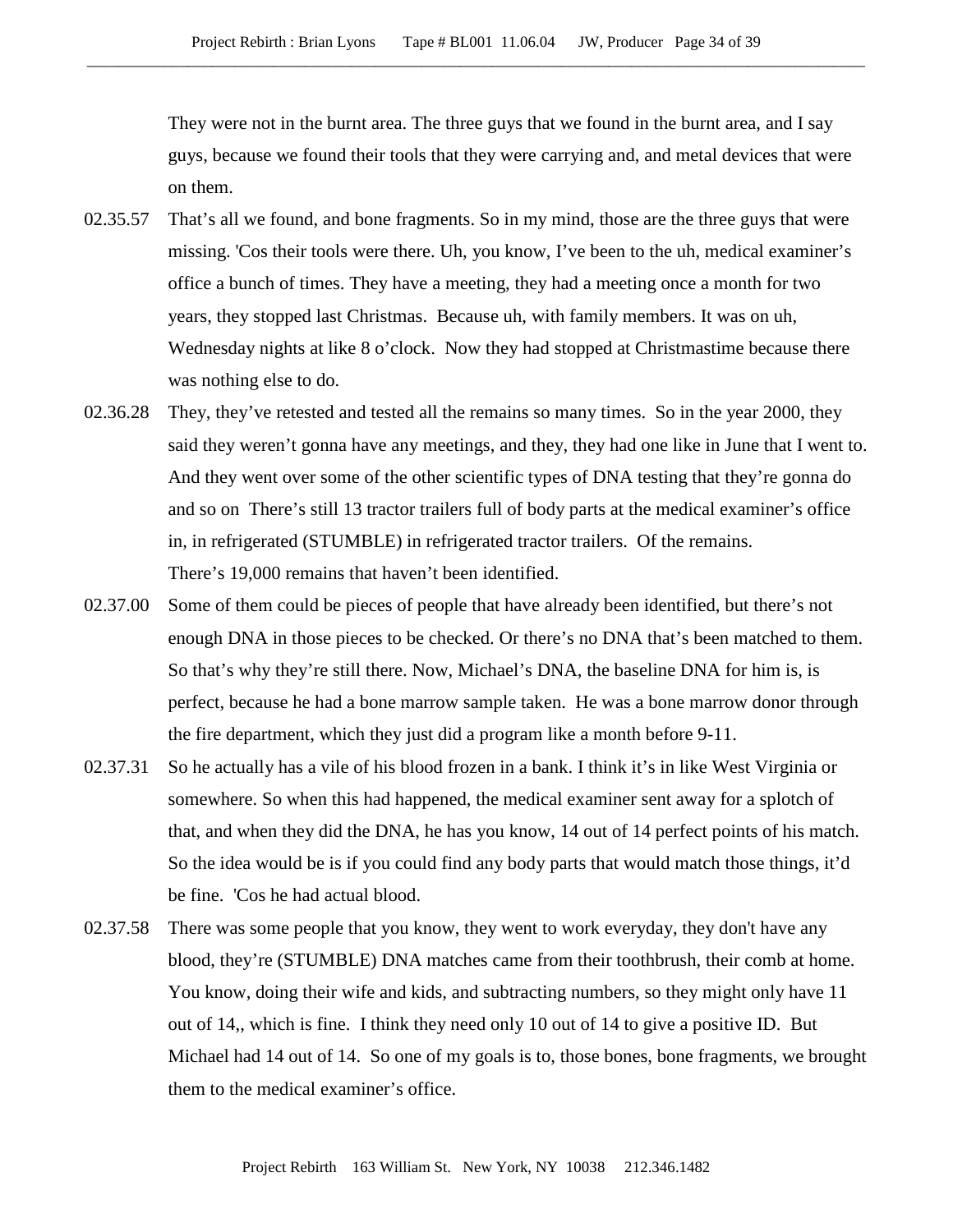- 02.38.34 At 8 o'clock the  $18<sup>th</sup>$  of March, because it was the  $17<sup>th</sup>$  we found that stuff. We worked all night long to try to find anymore stuff. So about 2 in the morning, we had stopped and we waited for daybreak and we had a little ceremony with a gurney and walked up the thing about 7 o'clock, and then we delivered those bone fragments to the, to the medical examiner's office about 8 o'clock.
- 02.39.03 And what happens is you, you know, you're gonna, you go in there and you say look, I think this is my brother, and they're like ok, ok, ok. Give them number, see you. You know, that's number 800,372, stamp it and off it goes. That's kind of the way it went. So there's a catalog number somewhere for each of those pieces. So I've been working with this nice lady at the medical examiner's office.
- 02.39.29 My goal is right now is, and (STUMBLE) this is one of the things I was talking about, that I wanted to do this year that it never really got to do. The goal is to go there, and get the records from the 18<sup>th</sup> of March's morning, that says Ok, this arrived at 8 o'clock. There were so many pieces. They categorize them and they tagged them and they gave them numbers. And it's not like everyone was coming in like, you know, 8, 8:15, 9 o'clock.
- 02.40.00 So there's (?) a certain chance that within a good window of 4 to 6 hours, those are the only things that arrived there. so we'll be able to identify 400 category numbers, for example. So now I want to look at those 400 category numbers, and they've all been tested for DNA. Did any of them come up with DNA? Did any of them, you know, what were the numbers, where, where are they at?
- 02.40.28 Where is Michael's thing, you know? We want to send for another sample of blood to redo his DNA test, to redo the 14 numbers, to make sure. Because when they sent away for the blood, it was like you know, 4 days after 9-11. They sent away for like ten of them and they were e-mailing and they were faxing, they were Fed-Ex-ing. You, you don't know. So one of the goals was to try to retrace those things, send away for a blood swatch, get a whole new DNA thing done.
- 02.41.01 Get the category list of those items that came in, see exactly where they are. What, what amount of points they have for DNA, were some of them no points at all, was there some that had like 9 and you're just missing one, you know, what, what, I want to, I want to go through every single one, and because people at the medical examiner's office, you know, they're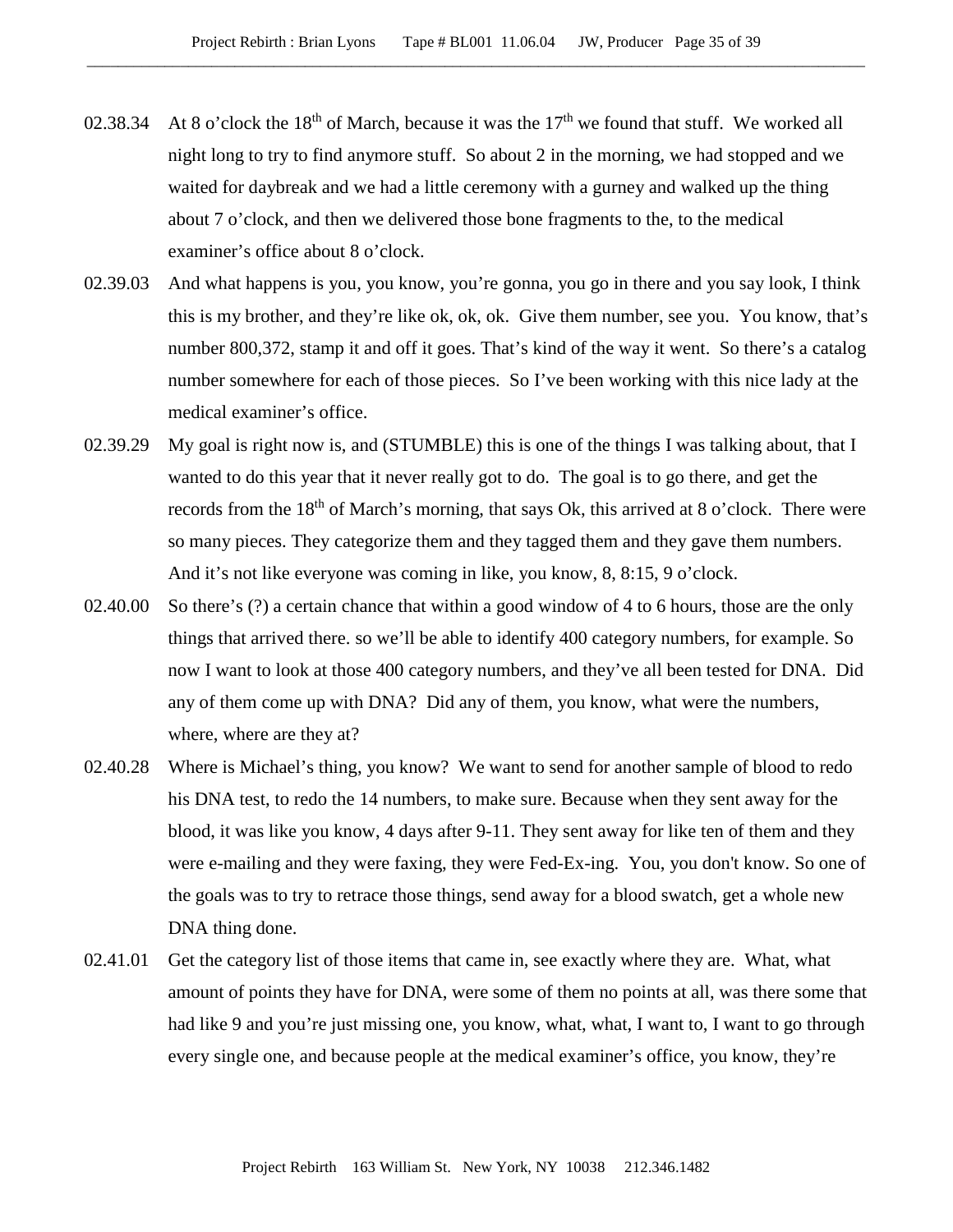looking through stuff, and what happens is they have computer system says Ok, test this, this is the number, they put it through there. doesn't match anybody, off you go.

02.41.41 Me, I want to do a little more detailed search and, and try to see where we are, and if there's any that match, and then I could say well, these are close to Michael's and then let's look at something else, and I, I don't know. Just something. To just keep moving forward, to try to get his identification done.

> INTERVIEWER : Was there a broad search done, 14 and whatever they had? ( $\sim$ ovlp $\sim$ ) You want to get in there and take the most matches?

- 02.42.11 BRIAN LYONS : 'Cos when you start talking to the scientists there, they, they have all these other, there's a (?) I'm making it very simple. But they have all these other things that, that they bring up about uh, well, there's so many points and you need these two to match those two, and uh, you know, this bone fragment.
- 02.42.32 Maybe because it was too hot, doesn't have those two, there's, there's just a lot of different things that, that could work out or maybe not work out. You know, I, don't know. (?) And they have been very diligent. They've done a million things. But I want to know exactly that those, those things that we dug up that night, that I know were on top of my brother's stuff, it's not like we found some stuff, you know, in Oshkosh, and uh, we said, you know, check this out, this might be uh, you know, Michael Lyons.
- 02.43.05 We found a, tooth, teeth there, there was a wedding ring there. you know, there was all these things, you know what I mean? It did turn out that the tooth was a civilian. That's rumor. Now, I don't know like, and those are the things that, that I don't know and we don't, we don't, you know, I'm, I've heard and they've told me and I've heard from the firemen, and so I really want to know for myself.
- 02.43.31 And then, when his children are older or and Elaine and they (?) if they really want to know any of that stuff, I could tell them. And, and you know what? They, you could do that. So there's stuff to do still. It's not like it's like nothing to do, you know, like we didn't find anything and we don't know, we're just waiting, you know? (?) I have that thing that I still can investigate.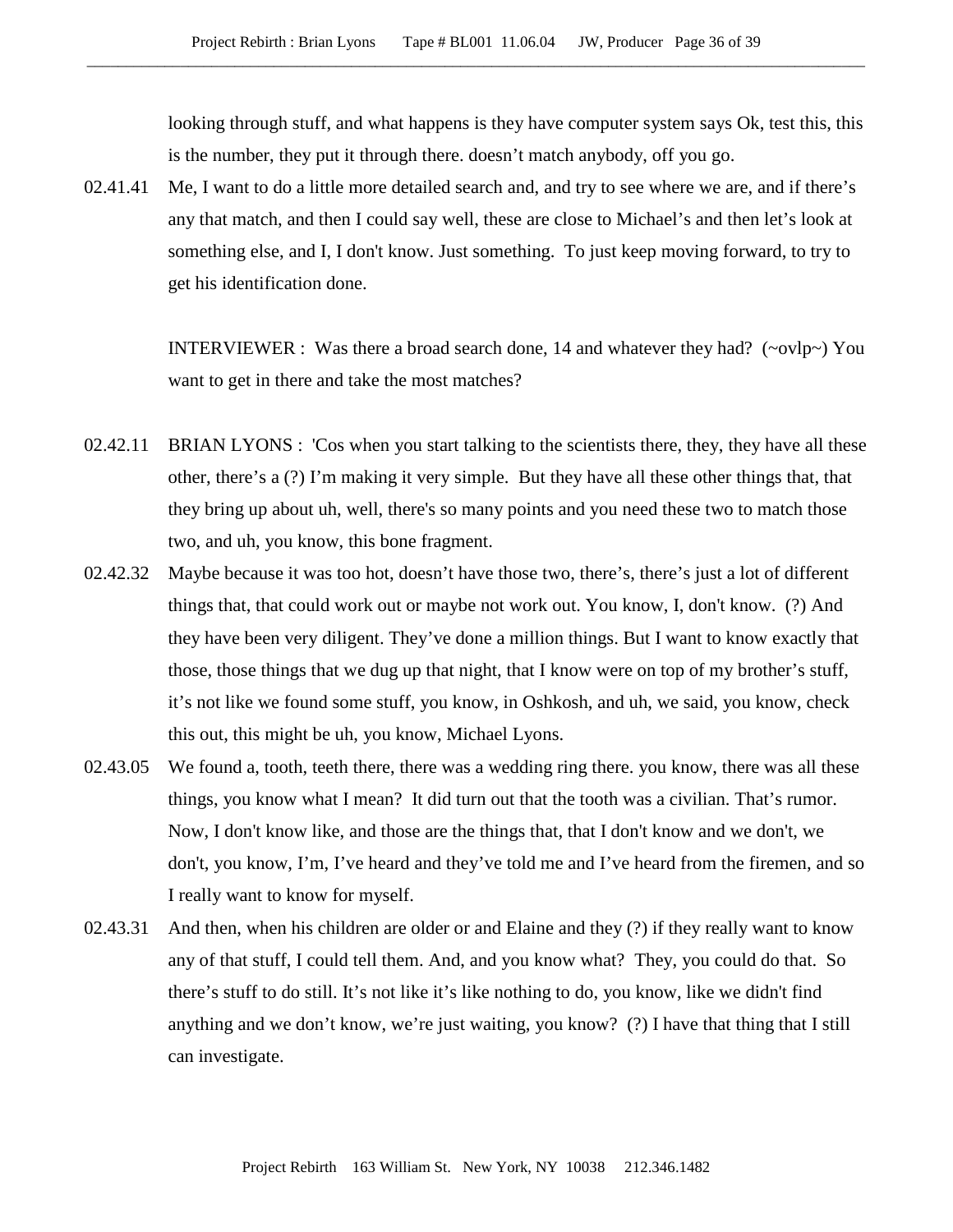- 02.43.55 So if, if it can be investigated still, I want to investigate it. The other thing is that, and I've spoke to Elaine about this before is that blood that's in West Virginia or somewhere, is Michael's blood. That's more than a lot of people got even when they got ID'd. Someone might have got ID'd just from a flock of skin that was in with other things. That they pulled that out, they did a DNA, there was good fluids in there, and it matched uh, it gave 14 points of DNA. They put it in the computer, and it said look, that's John Doe's DNA.
- 02.44.33 He's identified. So when they had a casket and they buried it, it could be the thing that's this big. No one even, you don't even know. And probably there are some that were like that. Whereas, Michael's, there's actually some blood that came out of him that's actually his blood that's in a bank. That could be used and buried and (?) then the kids could go to a uh, a cemetery. Right now they can't go to a cemetery.
- 02.45.00 No one's ID'd. So to me, that, that's still a puzzle that for me, I was there personally, I found that haligan. I found the tools, we found the bone fragments. I know that that was him there. His Gerber knife is there. We know that that's him. It's like on Star Trek, they were incinerated (?). There was just metal devices.
- 02.45.27 When the firemen took all those metal devices, they went back and laid them all out in the basement of the firehouse. And it turned out to be 3 individuals. Metal devices meaning rings from their bunker gear suspenders, belt buckles. Shoe, shoe shanks, steel toes, all that stuff. They took and they separated it all. And turned out to be three different, you know, types of you know, suspenders. So we know that that was their stuff.
- 02.45.58 So that, that's definitely one thing I got to do, and there's another thing. I'm too tired, I don't have time to do it. It's just something that needs to be done, and I really need to focus and do that. And uh, and I want to accomplish that. Absolutely I'm gonna (?) accomplish that.

INTERVIEWER : It seems very important?

02.46.16 BRIAN LYONS : Yeah, absolutely. you know, I mean, even just talking to people. People would think the way I'm explaining it to people, it's like yeah, you know, that, you should be doing that. That's what needs to be done, you need to look at that, you need to look at those type of things. (?) if it's something that can be accomplished and something that no one else has done, really, anything, you know that every stone has been overturned, at least.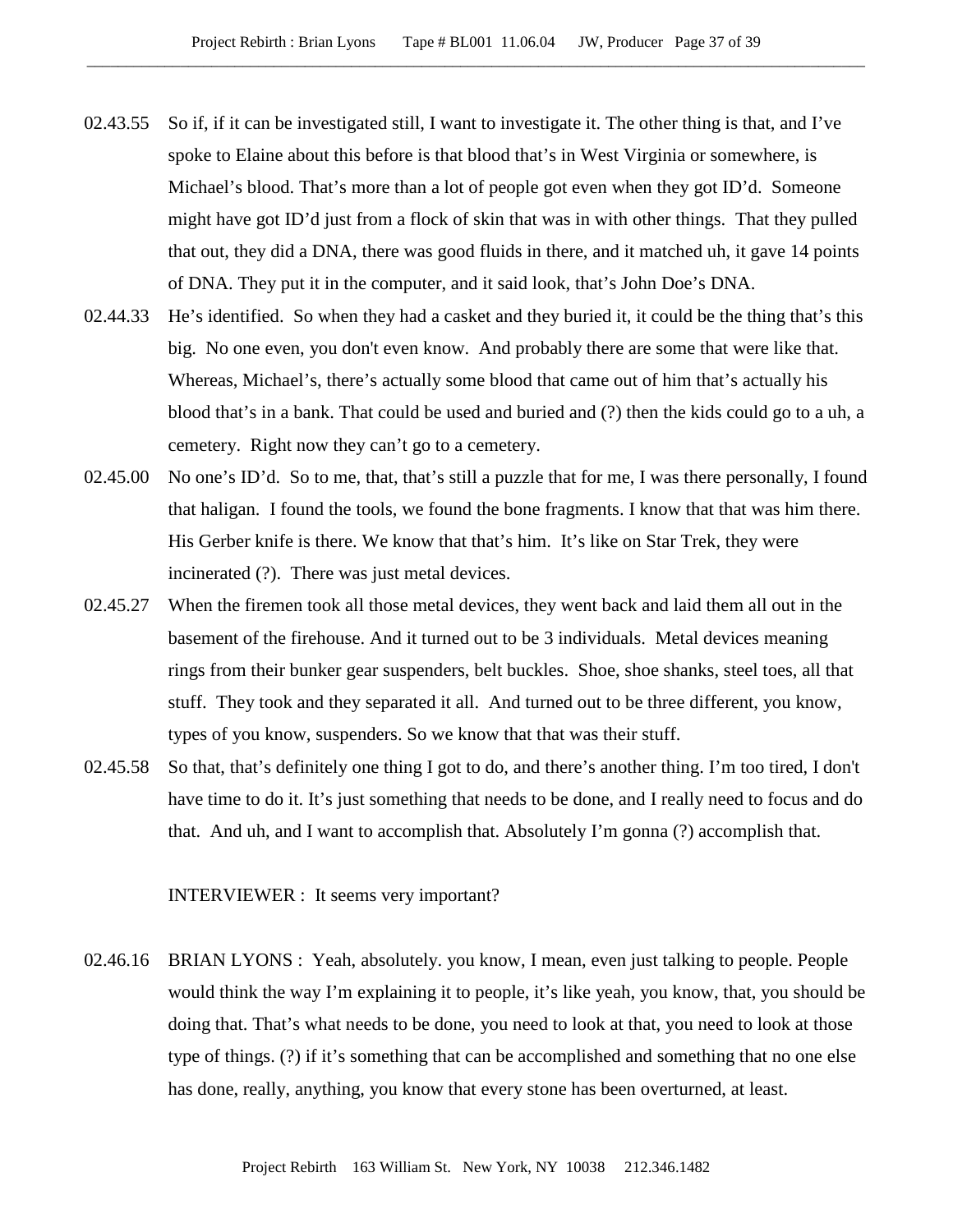02.46.40 You know, in my mind, and they're very willing to help you do that. So that's not a problem with. There's no bureaucracy that's holding you back, basically. That they'll, they'll help you whatever you want that you can do.

INTERVIEWER : What's the primary reason of importance?

- 02.46.53 BRIAN LYONS : For, for his family, for the girls, probably, to get that positive ID. See, I went down there, 9-11, to find my brother, right? And in, even after two weeks, it was like ok, uh, there's no one alive, but I want to find his body, I want to find something, so we can have a burial. Have closure, that type of thing. You know, you really need to have that closure. Go to a cemetery, be able to do that type of thing. You know, I guess closure, closure would be the thing, you know? You want to have some closure you on that.
- 02.47.28 I personally have the closure myself. I really have that closure. It would be important for, for the girls, his young girls to get that closure, you know? You know, because what happens is, you know, they're younger now, and even my daughters, you know, they ask you, you know, uh, Michael doesn't you know, are we gonna go to the cemetery, you know, they, they don't know about that yet. So what'll happen is, when they get older, all they're gonna know is, he was never identified. All right?
- 02.48.01 Unless I, and even if I explain to them that whole story, it really won't sink in as, as much, you know what I mean? So that's if we could get some, some type of, some type of thing. And uh, I believe in science and science is, is very important to me, and it's been very important to the world. And the science of DNA in the past 3 years has, in the past 10 years, you know quadrupled in the information. So you know, it, it's (?) there's a friend of mine, John (?) Cartier, he lost his brother there.
- 02.48.34 He was identified, though. But he is one of the leading uh, members of the family groups that pushes to keep those body parts refrigerated and kept in a safe place, and maybe brought to Ground Zero and put in a refrigerated vault. So that members, that family members could eventually some day have some identification for their, you know, lost ones, you know?
- 02.49.01 There's 19,000 body parts that haven't been identified. Nineteen thousand, you know? It's a lot. And uh, you know, it's one of the goals I got to put down on my list for January. See how that goes. (COUGHS)